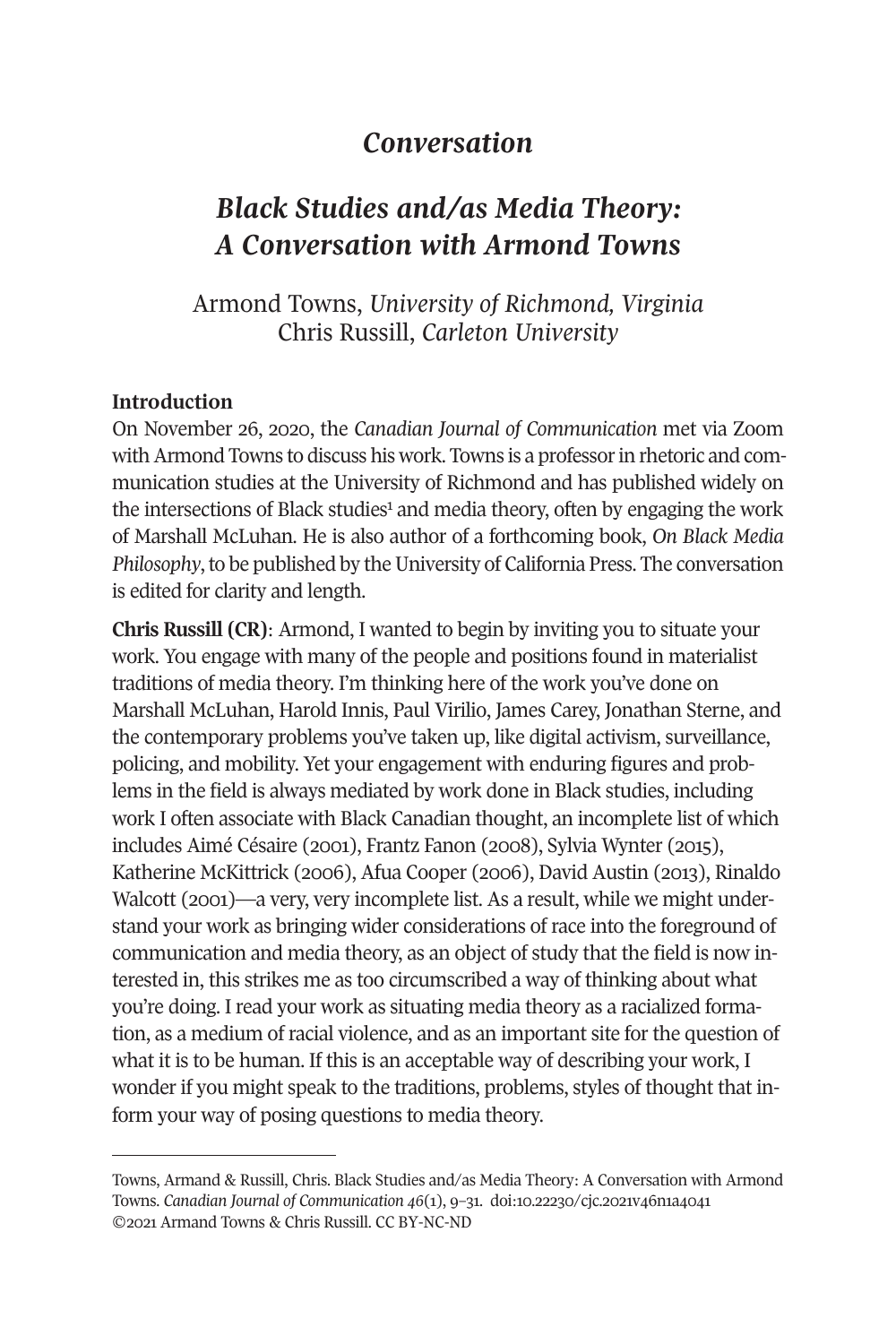**Armond Towns (AT)**: Yeah, I mean I guess first I'll say that that's a very good way of describing my work. I've been really thinking about race as one analytic that I'm interested in. But more broadly, I'm interested in the different approaches that can be taken through Black studies to what it means to be human, which is really a central theme of Black studies. So one of the things I've been asking in my work is what is the relationship between Black studies' and media theory's approach to the human? In my forthcoming book, *On Black Media Philosophy* (2022), I've been thinking through the historical emergence of both projects [Black studies and media theory], which are, interestingly, happening around the same time, the mid-twentieth century. Right? Like on the one hand you have media and communication theory, which kind of contradict and also push against dominant Western logics of the mid-twentieth century. On the one hand, you could say media theory fully accepts the Western logic because it accepts the Western terms of the human at the time; but it also challenges that logic because it pushes beyond media representations as the sole organizing principle of media studies. On the other hand, you also have Black studies, which shatters that entire Western logic of humanness, calling us to rethink the human and providing a new way to think about knowledge, which is what makes me think of scholars like Sylvia Wynter (1995, 2015) and Aimé Césaire (2001), that's partly how I read their projects in Black studies.

So, I believe that Black studies really provides us with a particular theoretical-methodological approach to the world, and I mean the world really without hyperbole. Black studies has been, I think, popularly viewed as a discussion of race *only*, but it actually points far beyond race, right? [It points] to a reorientation of the world, a reorientation of what we can consider knowledge. So, what I've been arguing is that for media theorists, Black studies points us to understandings that include and exceed race, such as epistemology, capitalism, war, colonialism, gender, sexuality, fascism, and even this is a limited list to understand what Black studies can provide. But I think that, you know, when we bring Black studies into media theory, many assume that race is the only thing that you can find. But Black studies shows us that we can find much more, like alternative expressions of humanness and knowledge, which media and communication theory often ignores. So, yeah, that's kind of what I've been wrestling with the past few years.

**CR:** Yes, I agree, no question. You mention methodologies and approaches; I'm wondering if we might talk a bit about the techniques or ways of working that you've drawn upon. I know Wynter and McKittrick have been influential for you. One of the distinctive aspects of Wynter's (1995, 2015) thought is the way she situates ideas of the human within a longer history of Western humanism that is also a history of colonialization, slavery, and epistemological rupture. I'm always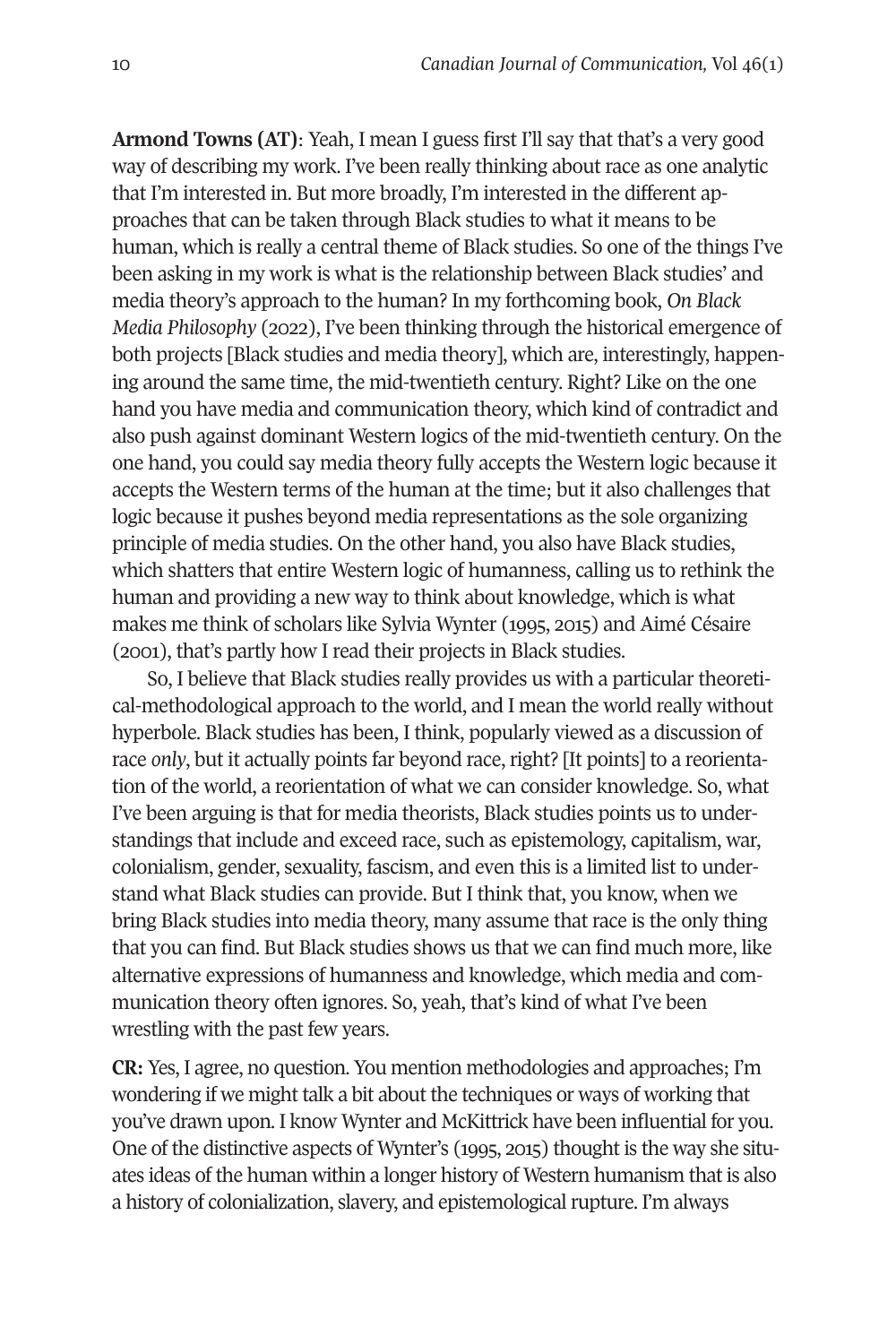struck by the way she narrates the significance of Columbus's voyages in overturning ideas that were held about the uninhabitability of this region of the world, and the way the human is often articulated to cosmological questions of planetary inhabitation (and of whose inhabitations count). Obviously, we do not live within an unbroken historical continuity, and biological knowledge generally trumps cosmological knowledge in our moment, but this wider history of humanism has a gravity that continually pulls on our bodies, laws, and politics, even as specific articulations of the human may shift rapidly (Wynter & McKittrick, 2015).

**AT:** Yeah, definitely. I think that your questions on Columbus and un/inhabitability really resonate with my other answer, which is to say: this is how we can say that Black studies is talking about so many different things that are about race but also not necessarily *only* about race. And that's why the 1492 moment has been a long-standing project in Black studies with people like Sylvia Wynter (1995) and John Henrick Clarke (2011). There's also the newer work from Tiffany King (2019) that considers the relationship between Black studies and 1492 as well.

But maybe I should start by saying that Wynter is one of the biggest influences on my work. Inspired by Wynter, what I've been trying to do is really write an alternative genealogy of media and communication theory, specifically arguing that there's no real distinction between what I'm calling media, inscriptions, and Wynter's reading of the science of the word. Wynter and Lisa Gitelman (2014) really give me the tools to do this work: the book that I'm writing or the book that I've completed, which is also really pointing to the book that I want to write next. What I'm doing in both books is saying that Black studies provides an alternative materialist form of media and communication that has largely been ignored inside our discipline. If we accepted media as we theorize it in media theory as epistemological, which I think is really centrally McLuhan's argument and scholars like Richard Cavell (2016) and Gitelman (2014) have said, you know, this is what McLuhan is really saying: media are always epistemological, they record the Western episteme and they become the presumably acceptable modes of recording that Western episteme, which ultimately ends up associating certain media (books and the phonetic alphabet, for example) as knowledgeful. But if we accept that, we also have to consider our media as central to the replication of a particular *Western* racial/gendered epistemological order.

So that's where I really lean heavily on Wynter. In particular, her reading of Césaire and the science of the word is central to what I'm calling media. The way media theory talks about inscriptions really aligns with what Wynter (2015) is calling the "science of the word" (p. 209). So in my reading of Wynter, she's contrasting the science of the word against a discussion of how the West theorizes its construct of the human. Specifically in this kind of post-Darwinian,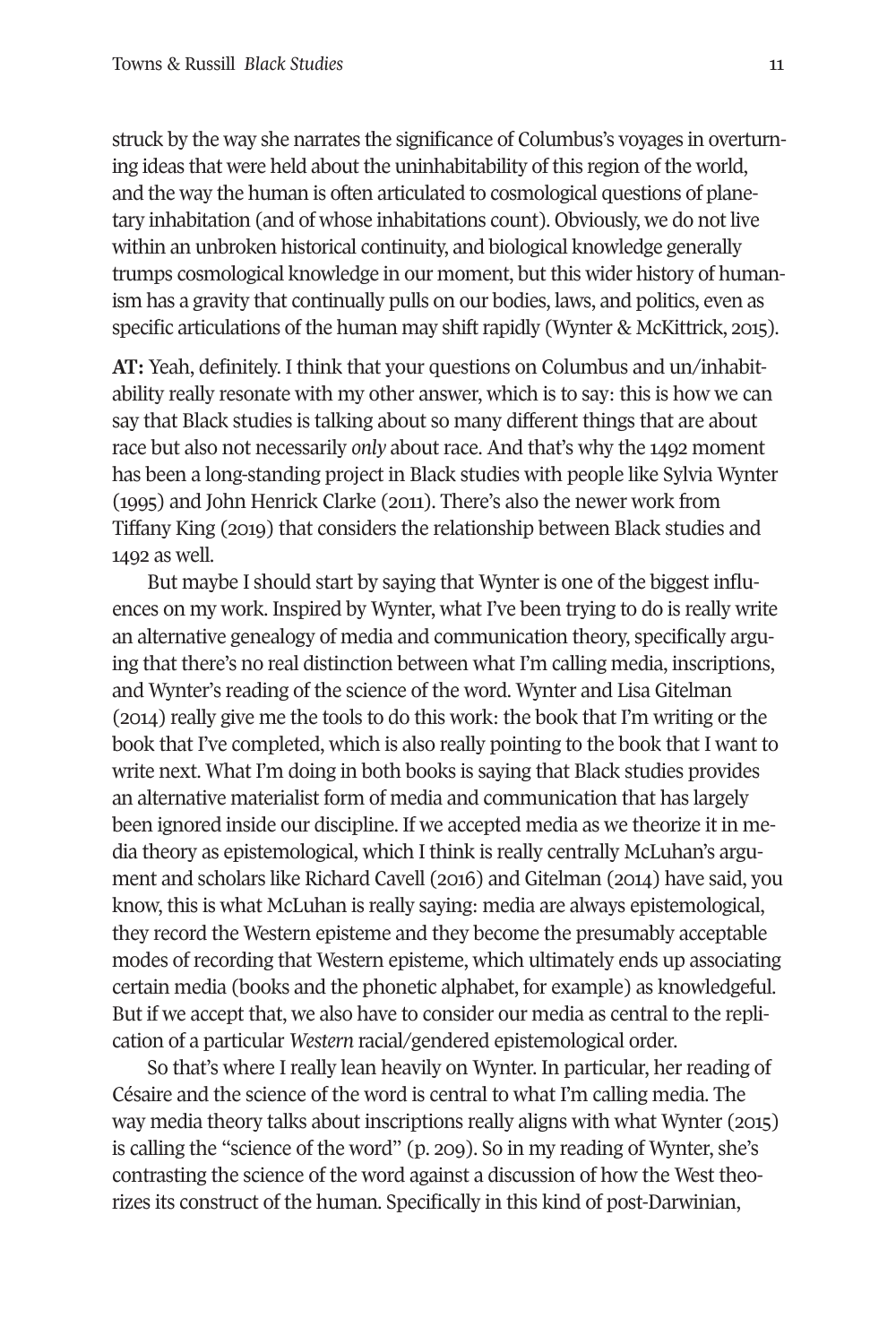turn-of-the-twentieth-century moment, the West privileges science in the categorization of the human, privileges science in the categorization of the word. What Wynter argues is that, alternatively we should think about the word as in fact organizing what we call science. And this would be to say that the mythic/word (or medium, for me) organizes a Western concept of the biological, rather than the other way around. Hence, the word is an *inscription* of the biological, right—it builds it up, centring one genre of the human as though it is representative of all of us.

If we accept McLuhan's (2003) and [Walter] Ong's (2012) premise that we can think about the word as a medium, then we have to resituate Western media as an organizing principle of a specific genre of human, and we now walk around as if that human is representative of all of us. This is like a story that we've been telling for so long that we no longer view it as a story. Therefore, while McLuhan gets us to understand media as epistemological, Wynter and scholars like Katherine McKittrick (2006), Simone Browne (2015), and Ronald Judy (2020) really provide me with generative tools to understand how important Western, raced, and gendered assumptions are for McLuhan's epistemologies.

**CR:** Thanks, that's great, and a nice way of helping bring Wynter's work together with media theory. Can we talk a bit about Wynter's reading of Césaire, Fanon, and her approach to the science of the word? I find it interesting how she provides both evolutionary and historical accounts of a science of the word and of the way that words, stories, and symbolic communication encode conceptions of the human within us. Maybe encode isn't the best word at this moment. But communication inscribes us biologically, physiologically, neurologically, such that "we" are inscribed by knowledges of "humanity" that we live out through our institutions and sociality to devastating effect. This claim is perhaps not so novel, but the description of the processes of autopoesis and sociogeny that make this so … they do not dispense with the materiality or scientific understanding of the body. It isn't a scientific skepticism really, but Wynter still illustrates the historical nature of the epistemes structuring the racialized ideas of the human that animate us materially, biologically, physiologically, neurologically. So, to use some broad signposts, the project is not an understanding of the essence of what it is to be human or a dissolution of the human into a social construction or a posthumanism, as that is usually described … and I really love that the human isn't abandoned to the terrain of biological thinking such that mediation comes into the foreground, at least on this reading of Wynter's work. But the necessity of Black studies to this realization is something I wanted to hear more about. How struggles with "dysbeing," the struggles with the othering processes that uphold racist conceptions of the human … it sometimes seems she is saying that double consciousness facili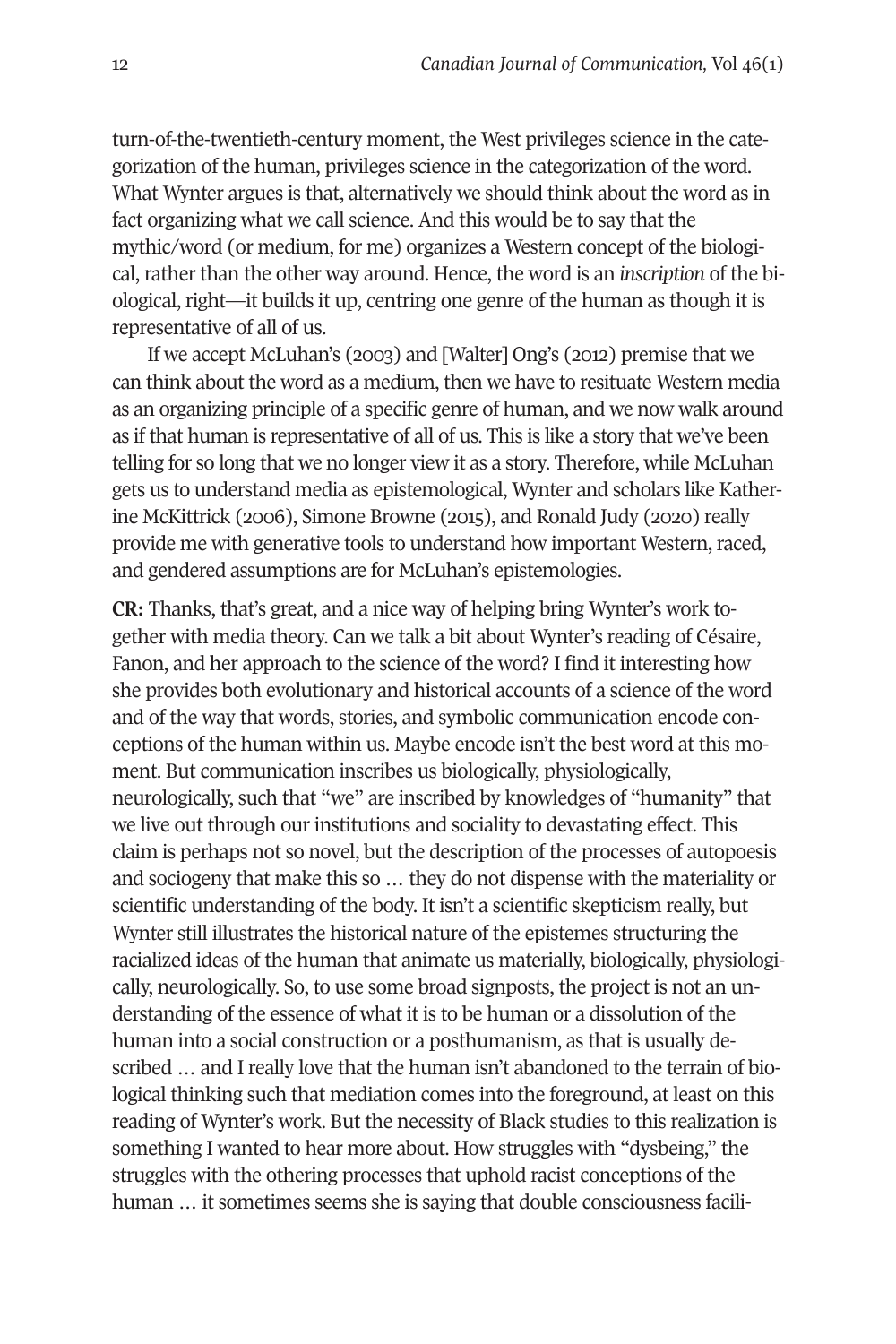tates a mode of questioning that recasts our usual understanding of nature with respect to processes of sociogeny. … I know that the notion of consciousness isn't usually emphasized in materialist media work, but maybe this is something you could speak to? I have Wynter's way of working with Césaire and Fanon in mind with this question.

**AT:** Yeah, Wynter is highly influenced by Fanon, I believe, because Fanon doesn't fully abandon the human but resituates the West's biological assumptions of humanity as highly social. Wynter (2015) has this chapter, "The Ceremony Found," where she basically is saying that the science of the word and sociogeny are these two interrelated projects, right? That Césaire and Fanon are getting at similar themes inside of their different words, and one of the things that, you know, Fanon (2008) does in *Black Skin, White Masks* is in his discussion of sociogeny, he talks about how he can kind of go through life as a body schema, right, that's moving and doing things and not really thinking about how he is moving through the world. So it's a section in the book where he says, you know, I know if I need a cigarette I'll reach down into my drawer, I'll pull out the cigarette, I'll light it, and it's not really something that I'm thinking about. But when I step onto a train and a small white child says, "look Mom, a Negro," in that moment, I am quite literally like, my body is ripped apart. In those moments, I am not just a body, I am a *Black body*, and my Black body is central to these white people's imagination of themselves in this moment. And that in and of itself says that my body, as the Negro, does work for someone else in that violent moment. This ruptures my body schema; I am no longer moving through the world without thinking about my race.

**CR:** Mm-hmm, yes.

**AT:** And I think that Wynter (2015) is saying this kind of mid-twentieth-century moment of people like Césaire and Fanon is really pointing us to the fact that this older kind of post-Darwinian moment, which she calls "Man2" (p. 202), is bumping up against the fact that there are alternative understandings of what it means to be human, which is to say that Fanon *never* solely exists as that body *by* and *for* the white people on the train. Fanon's discussion, and the science of the word as well, is a way of getting to that, of saying, you know, the idea that Darwin has provided us with some neutral descriptor of the world, it's really just a myth, it's just a story, which, of course, is not to say it's not real. We've gone through, you know, this increasing secularization of knowledge but what we've really discovered is that these are just alternative theodicies. This is kind of what Lewis Gordon (2013) is arguing: that science and capitalism become a new form of Western religion that is viewed as if it is not religious at all. But this confluence of science and capitalism really takes very similar principles of older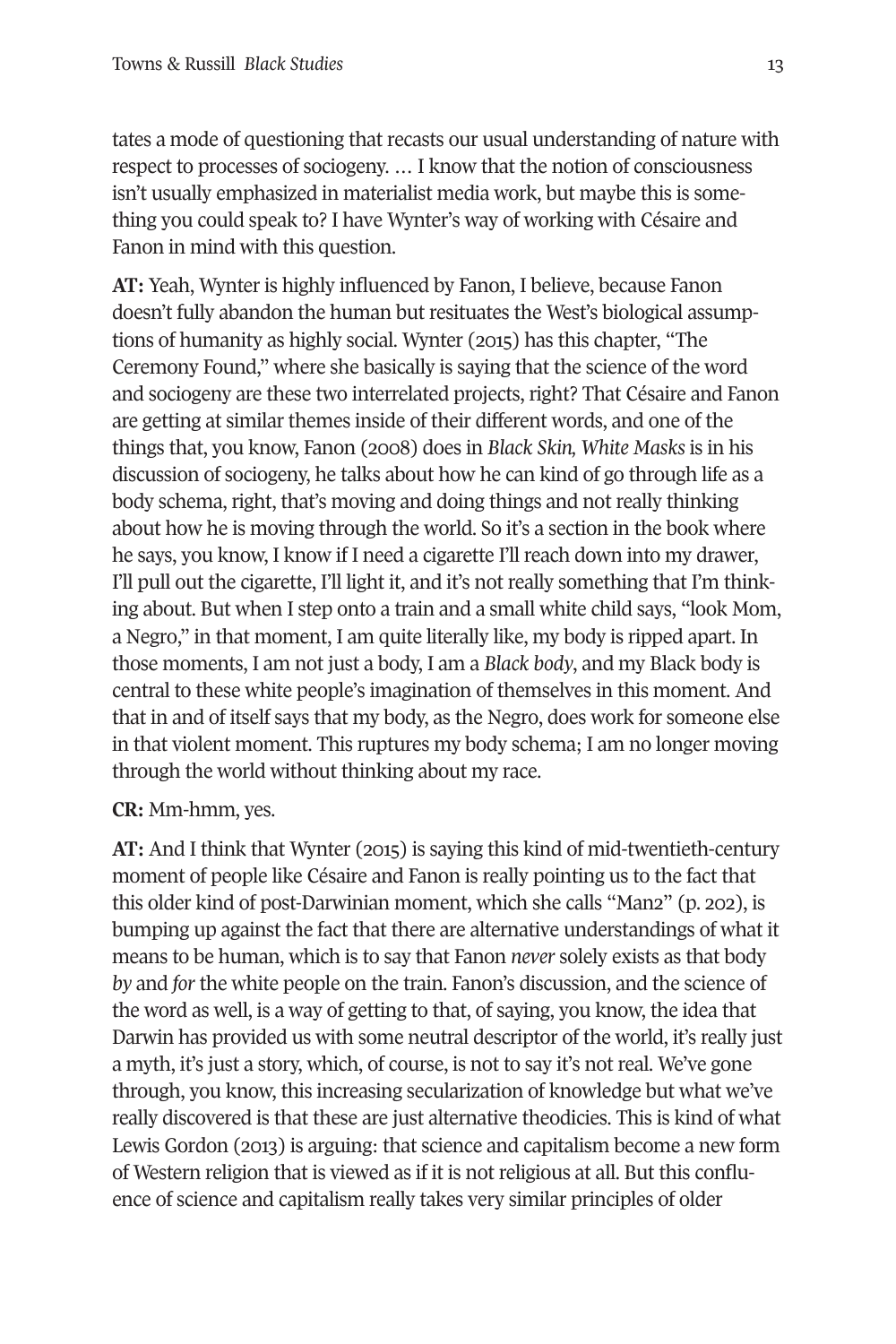Western religious thought, right, and this is what Wynter is arguing with her shift from "Man1" to "Man2" is that, you know, it's not a neat break of just complete secularity forever. Instead it's this secular gradation, where Western religion doesn't ever fully die but re-emerges in Western societies in different ways.

So I think that, you know, with the science of the word and sociogeny, what Fanon and what Césaire are saying is that this kind of older model that assumes that humanity is described *only* in Western secular terms doesn't neatly fit onto our bodies, as Black people. And if we're here, we're alive, we're human, then there must be another form of humanity, completely unthought by the West, completely ignored. And really I think that's what Black studies is about; it's about those other forms of humanity and how they move through the world in ways that are not necessarily a reaction to the West but always *extra*, always more than the West can comprehend.

**CR:** I'm struck by the blend of historical patience and political urgency found in this way of keeping the human in the foreground, it maintains the non-homogeneity of the human as a distinctive feature of our thought without dissolving the question of the human into ever more refined analyses of difference. You are resolute in showing how this question of the human is operative, how we live out answers to this question, but without eliminating the political urgency of the philosophical-historical-cosmological contexts you are engaging.

You deal constantly with different forms of racism and patriarchy in your work. Yet, you rarely seem to analyze racism and anti-Blackness as constituted through techniques of dehumanization. Your work isn't built around a politics of recognizing Blackness as human in the way we currently understand the human, nor [is it] interested in dispensing with or shrinking down the significance of the human either. There is another analytical approach here, isn't there?

**AT:** Yeah, I think that what I hear you talking about is a necessary interrogation of humanness that does not say that we, as Black people, are some degraded form of white people, which has been a long social Darwinist position. In some ways, I see similar arguments operating in today's discussions of the human, such as posthumanist discourses that, you know, have in their most kind of crude forms—I don't want to say all posthumanists, for sure—but in their most crude forms have said that *we* just have to move away from this human and go to something else. I think that the problem with that kind of argument is that it assumes that we all already agree on what the human is, that we have just accepted that we understand the human and now must move beyond it. Ruha Benjamin (2019) said something similar recently. The problem, of course, is that, you know, who even has the capacity to say let's move beyond this, let's just completely throw away this human concept and go to something else? This assumes that we are all human in the exact same way, that my humanness is al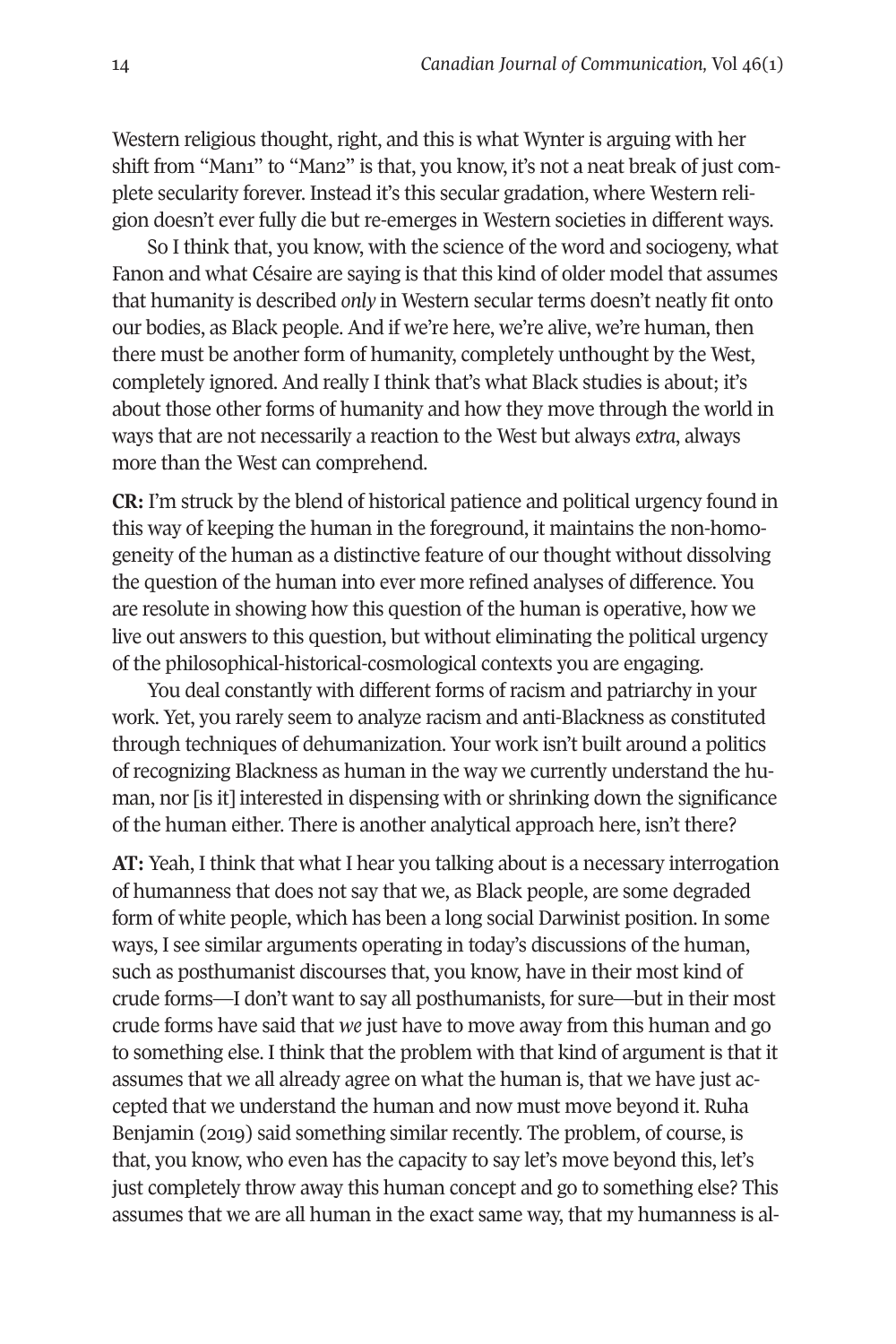ways already your humanness. And disproportionately what we find is that it's Western Europe and North America, you know, it's these places where the discussion of the posthuman push is centred. And as Black people, we're like, before we move beyond the human that Western theory fabricated, as if it represents all of us, can you posthumanists even understand radically alternative conceptions of Black humanity?

The thing I've been really trying to analyze with the human, which points to the work of people like my friend Neel Ahuja (2016), is what is this *human* that people want to move beyond? How do we get to a place where we can say, alright now it's time to be posthuman? And I think that has a lot of implications for race and gender and sexuality that we have to really take into consideration because I think those capable of, you know, moving beyond the human are really kind of doing a different project from what Wynter or McKittrick or all these important Black studies scholars are talking about. In my own work, I'm saying that as a discipline—and I consider myself a Black studies scholar, but I'm trained in media theory—as a discipline, I want to ask, when we talk about the human, when we talk about what it means to be human, *who* is the human in media theory? What does it mean to be human in those disciplinary terms? I think that conversation has to be [had] before we can even get to a point where we say, alright let's just leave th**e** human behind.

**CR:** Mm-hmm. Yeah. I am definitely partial to approaches that look critically at the systems of knowledge that define and describe and depart from the human. I find myself drawn to the notion of "planetary humanism," not as a way of advancing cosmopolitanism but [of] allowing critical scholarship on humanism and race to engage climate change by recognizing the way Man1 and Man2 rendered large portions of the planet uninhabitable. In Wynter's history, for example, the current concerns with climate change remain articulated to a cosmological dimension that is part of this wider colonial history (Wynter and McKittrick, 2015). This seems crucial to retain in a moment when Dipesh Chakrabarty (2009) and Bruno Latour (Latour and Lenton 2019) appear to emphasize discontinuity with colonial histories. I'm thinking of how Dipesh Chakrabarty (2009) mobilizes the planetary sciences as a distinct if not incommensurable system of knowledge to those developed through critiques of modernity, globalization, postcoloniality, yet it seems this isn't true when these matters are taken up in Black studies. I think it is fine to say with Chakrabarty (2009) that scientific notions of the planetary are structured by the question of inhabitability and that obviously the notion of humanity cannot be left unaffected by planetary shifts that are undermining the conditions of inhabitability for biological life. But Wynter (Wynter and McKittrick, 2015) has shown how central this logic is to the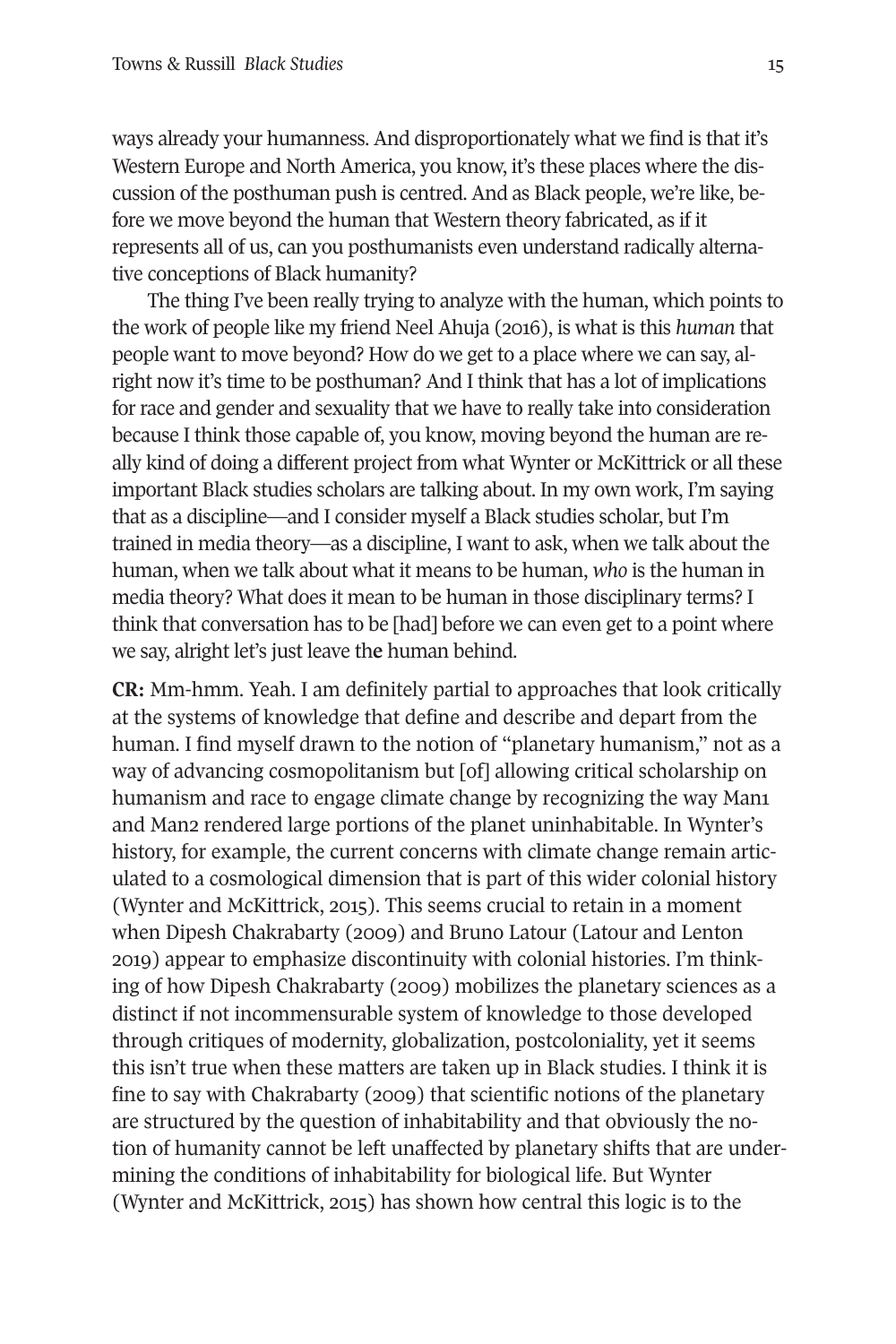European history of humanism. It feels like Wynter's history of humanity is linked to planetary cosmologies at the outset. In the Black radical tradition, the concern with the planetary, colonization, slavery, environmental inhabitability all seems interconnected, fundamentally co-constituted …

**AT:** One of the things I see you getting at is this interrelationship between colonialism, the planetary, and environmental destruction, right, which is also interestingly a component of my work. My book is actually in an environmental communication series, so I've always found it really interesting to think about the relation between the climate crisis and media theory. Even in our kind of contemporary media theory work, we can see elements of scholars who are interested in this—I'm thinking about your own work (Maddalena & Russill, 2016) but also Jussi Parikka (2015), Nicole Starosielski (2015), John Durham Peters (2015), Mél Hogan (2013). All of this work is kind of pointing to this relationship between what we can call nature and media.

If you think about media materiality, then the depletion of natural elements that go into our media in our contemporary Western societies also holds a relationship to the killing of our planet. Parikka (2015) argues that we walk around with pieces of Africa in our pockets, as golds and mercuries make up much of our devices. So what I've been doing in my book is outlining how this concept of nature is often highly Western, and that means it's also highly reliant on colonial concepts of nature that assumes that nature is a thing that Western man transforms by and for his benefit. It's not shocking, then, that we can say that some people have been deemed closer to nature than others in the West. This is one central theme of V.Y. Mudimbe's (1988) *The Invention of Africa*. What he argues is that Africa and some of its people are imagined as if they *are nature* within the Western imagination. In the process, I argue, we cannot ignore that some African people's transformation into Negroes—which is inseparable from racial violence—some people's transformation into Negroes sounds similar to the way that we've theorized media, à la Parikka (2015). And this would be a *racial/gendered, white supremacist relation*, which is to say this points to a limitation of media theory: if we take media theory seriously, especially when considering who the human is in media theory, then it cannot account for Black people *outside of us being Negroes* because it accepts a colonial construct of nature. What I do in my book is use Black studies to push beyond this media theory limitation (again, Black studies points to and beyond race). So our discussion of the climate, of planetary destruction, is always about how our media play a role in our contemporary crisis but also about how the destruction of our natural environment is consistent with the destruction of some people's way of life and even some people's actual bodies.

**CR:** I don't think you can say that frequently or loud enough. It isn't enough to document how nature is understood as standing reserve or as an extractable re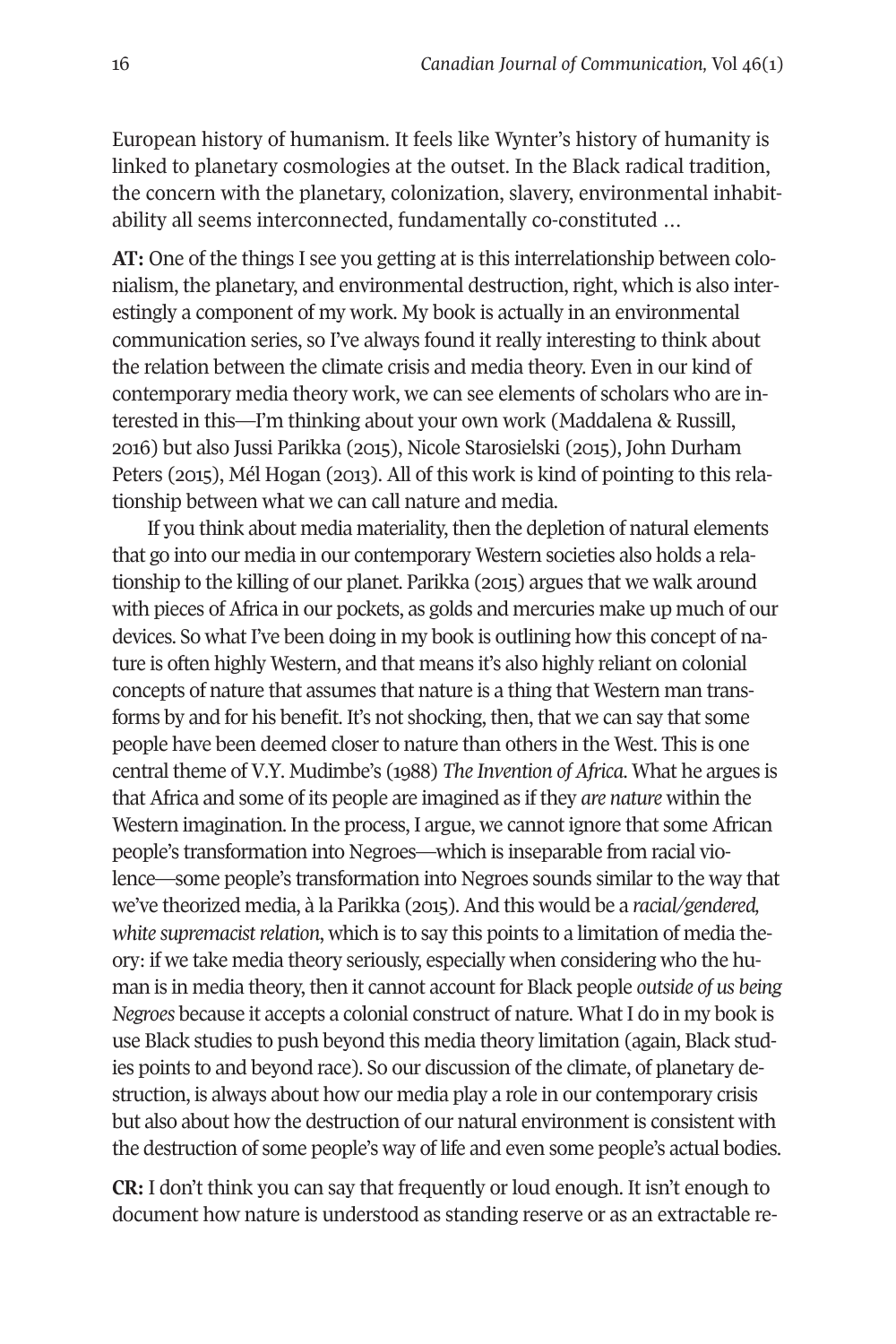source. We need to better historicize the knowledge we draw upon and dislocate when telling the stories that we do about the relationship of media and environment. I appreciate that in your work and in Yuri Furuhata's (2014) work, Caren Kaplan's (see Kaplan, Loyer, & Daniels, 2013) work, Jeremy Packer and Joshua Reeves' (2013) work, and in many of the others you have mentioned, many of which suggest a military relation is necessary to secure a certain knowledge of the environment. What I find crucial is the way this reduction to nature operates within the history of colonialism and extraction. The reduction to nature seems bound to historical justifications for displacement from land. At first, these lands in the Americas are understood as uninhabited in the dominant worldviews of Europeans. Columbus and others show up and of course these lands are inhabitable because humans are living here. But, if people live here, then this poses problems to the development of colonialism and systems of transatlantic extraction. Is this wider colonial history implicated in the reduction to nature that you're seeing as operative here? If so, then as Kyle Whyte (2017), Kim TallBear (2020) and others have noted, planetary crisis is not so new, and the disastrous dislocations of climate change are intense enough but of a longer history. It seems a key point of intersection between Black studies and Indigenous resurgence in the materialist approach you are developing.

**AT:** Yeah, I think so. You know one of the things that Wynter (1995) argues in her chapter, "1492," is that with this 1492 moment, we can point to a longer relation of planetary crisis. With this moment came this massive new world view and part of that new world view was really pushing against older European ideas of Christianity, European ideas of knowledge, particularly the idea of Europe as being this kind of chosen place that just wasn't completely destroyed by the floods of the Bible. So the idea being that other land west of Europe must not exist, and when Columbus gets to the Americas, that idea is shattered. There's clearly something and someone else there. There are other lands, there are other people, and this, to some extent, points to a push toward secularity, that says our previous Western religious orders are no longer holding. So then you have to rewrite this new land, this new population into terms that you understand. And part of that rewriting, under colonial terms, often involved a conflation of some people—the Indigenous and the African population—with nature. So one of the early British laws in North America basically said that under the colonies, the Negro and the Native were basically land. They were like trees: you could buy and sell them as property. That conflation of certain people with the land is something that Tiffany King (2019) talks about, it's a long project that happens in the West of situating certain people and certain bodies as closer to nature than others. So then we have to say, well what does the West mean when it says nature? What is this thing that we call nature? Does that idea,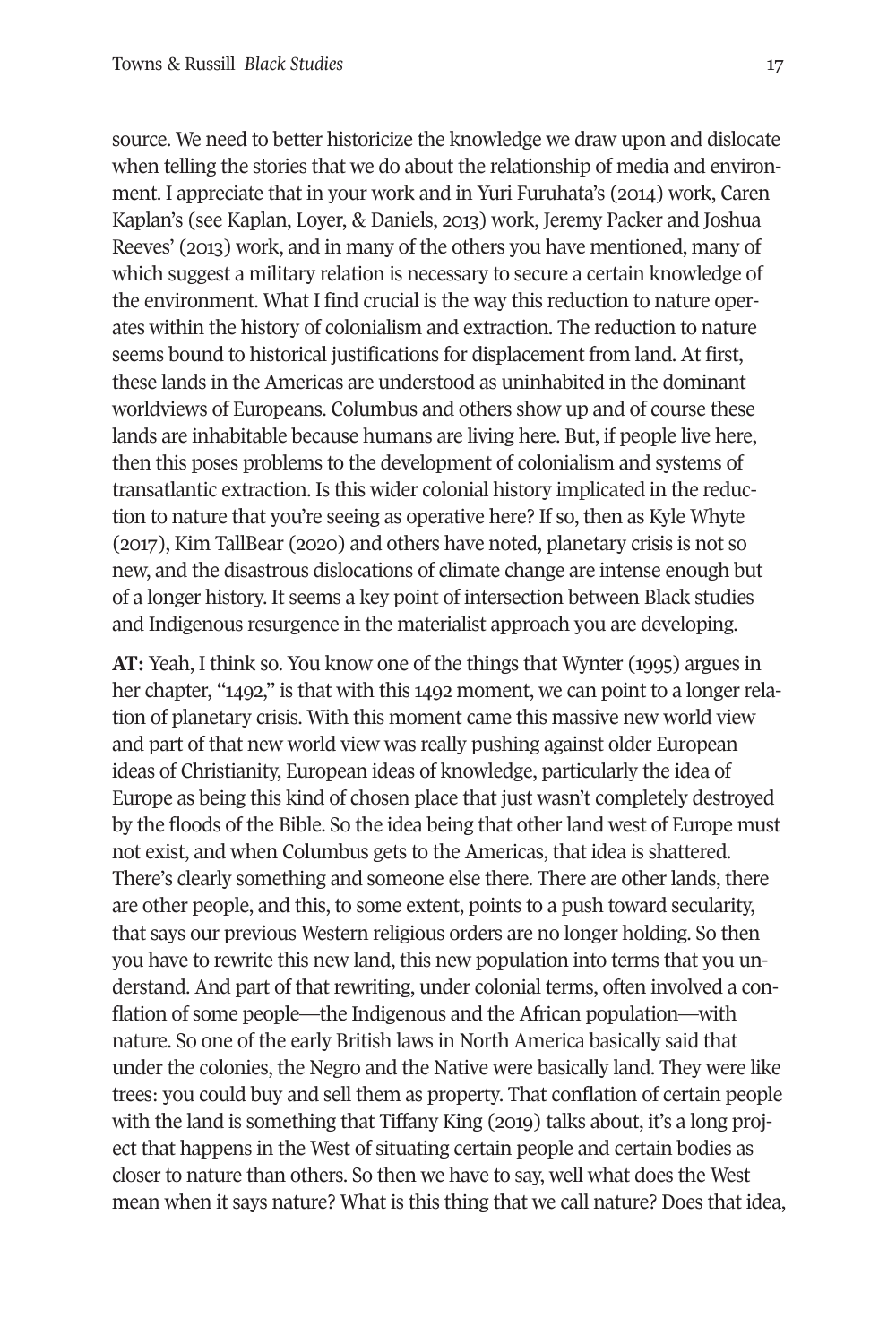this older colonial idea of nature, does that inform our contemporary discussions of climate crisis and the makeup of our media technologies? I think it does, which would mean planetary crisis is not a new relation but much older than popularly discussed.

#### **McLuhan and media studies**

**CR:** Let's bring McLuhan in.

**AT:** Yeah I love talking about McLuhan. I think that, like most media theorists, I have such a weird love-hate relationship with McLuhan. You know when I was in graduate school and I read McLuhan for the first time I was like, wow, this is so exciting! And then I kept going and I was like, oh no, it's still good but it's getting a little racist at points.

**CR:** Do you remember how you first came to him? How you first responded to this racism?

**AT:** I'm pretty sure the first bit of McLuhan (1962) I read was *Gutenberg Galaxy*. It was either that or *The Mechanical Bride* (McLuhan, 1995). I'm actually not entirely sure anymore. I mean this is ten years ago at this point. But, yeah, it was one of those pieces and either way I was just kind of blown away. As a scholar from the U.S., the way that we by and large talk about media is by media representation. This movie or this TV show is racist because of a particular scene, and McLuhan is like, that's not what I'm interested in. It's not that representations are unimportant but that's not the thing that I'm going to focus on. So that was a reorientation for me and once I read that I couldn't go back, I couldn't unsee it. But I also believe that people in Black studies have, for legitimate reasons, not taken up McLuhan's work. This is not surprising: there are points where McLuhan relies on scientific racism to make essentially what we could probably call a culturally relativist kind of argument. But I do believe that inside of McLuhan's mistakes, we can see an understanding of what he imagines the West to be, particularly how the West imagines itself, which points me toward Black studies.

With that being said, one of the things that drew me to McLuhan's work is thinking about how central Western epistemology is to it. His idea of media as these shifts through tribal, de-tribal, re-tribal cultures speaks not only to the ways that he imagines different people—and I think we should acknowledge that those imaginations are disproportionately racialized: the Negro and the Native are two figures that he largely associates with tribal media—but tribal, detribal, and re-tribal also assumes that the West holds the neutral epistemological terms necessary to classify *all* people throughout the world. He assumes that by using psychological and anthropological studies, the West provides neutral descriptions of the world's people. And one of the things that I've been arguing for years is that due to these Western assumptions, we can say that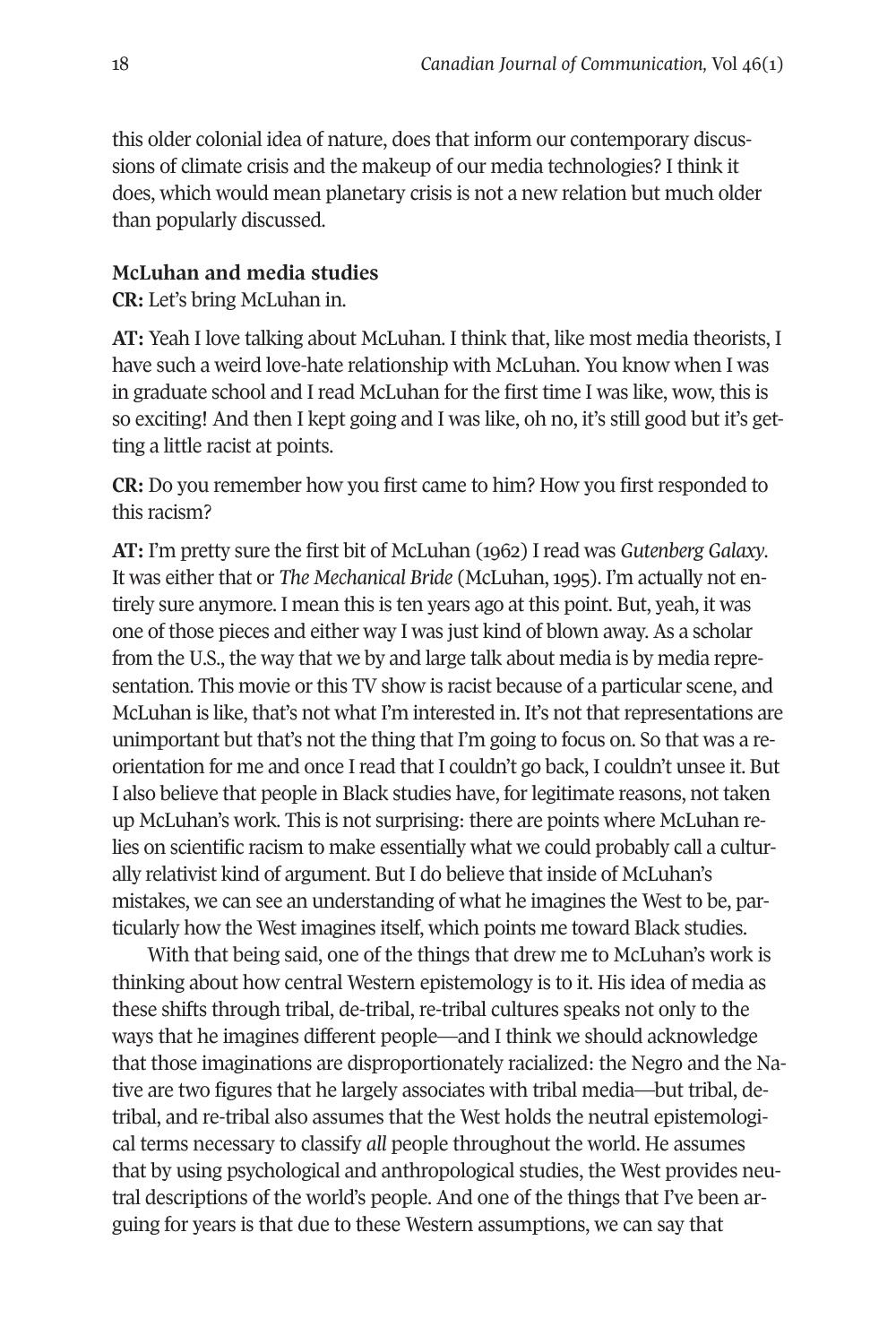McLuhan's media theory is structured on racialized assumptions, *even when he doesn't mention race at all*. The human that McLuhan assumes—what he calls man—is white, it's male, it's middle class. So even the tribal media cultures that he discusses are essentially temporal markers of where white Euro-Americans *once were*. This accepts the West as the measure of all other humans. So I think scholars like Sarah Sharma (2014) are saying something similar: even when race and gender are not explicitly mentioned, they haunt McLuhan's media theory and its temporal terms. So while I love McLuhan, I find so much interesting in his work, I try to keep in mind those limitations as well when I work through his theories.

**CR:** Yes. I want to hear more about how you found similarities and built connections between McLuhan and Black studies. You read Fanon with and against McLuhan—is "with and against" the right description?—and you use them to recast ideas of knowledge and mediation. Yet, it is impossible to ignore how McLuhan's thought gains wider attention with his departure from the critical discourses of modernity and industrialization that animated his earlier work. It is hard to ignore how the inescapable disruptions of anti-colonial struggle are situated by McLuhan not as a rejection of European humanism, of colonialism, of racial capitalism but as a more general condition of societal unrest that is determined by shifting medial systems. It reads as denial and as a structurally conditioned exclusion from thought that is needed to retain the very notion of humanity that is being contested in these struggles and wars. Your work makes it impossible to ignore this aspect of McLuhan's thought, this displacement of anticolonial knowledge, but then this also seems to be what makes McLuhan interesting to you. This observation does not lead you to dismiss or reject his work.

**AT:** In the introduction of my book, I'm talking about this exactly. I'm saying like, McLuhan theorizes during a particular conjuncture, the mid-1960s moment, right, he's got this really big popular buzz. In the U.S. in particular, the yippies love him. There's this kind of mid-twentieth-century cultural, social, political movement around the world, and McLuhan's response to this worldwide social upheaval is that it is largely due to a Western, techno-familial generational gap, disarticulated from the Cold War, racist, sexist, homophobic, and colonial relations. He's basically like, "The white family is breaking up." The yippies have gone away from, you know, the older family values and that's kind of the problem of society, and electronic media (television) are one reason for that. It's not *Leave it to Beaver* but it's the television, the idea that we live in this global village where, you know, we are all watching the same thing at the same time, and it's not that the content is the thing, but it's the fact that we're all doing it together, we're all participating at the same time. So media are reducible to a white generational gap for McLuhan.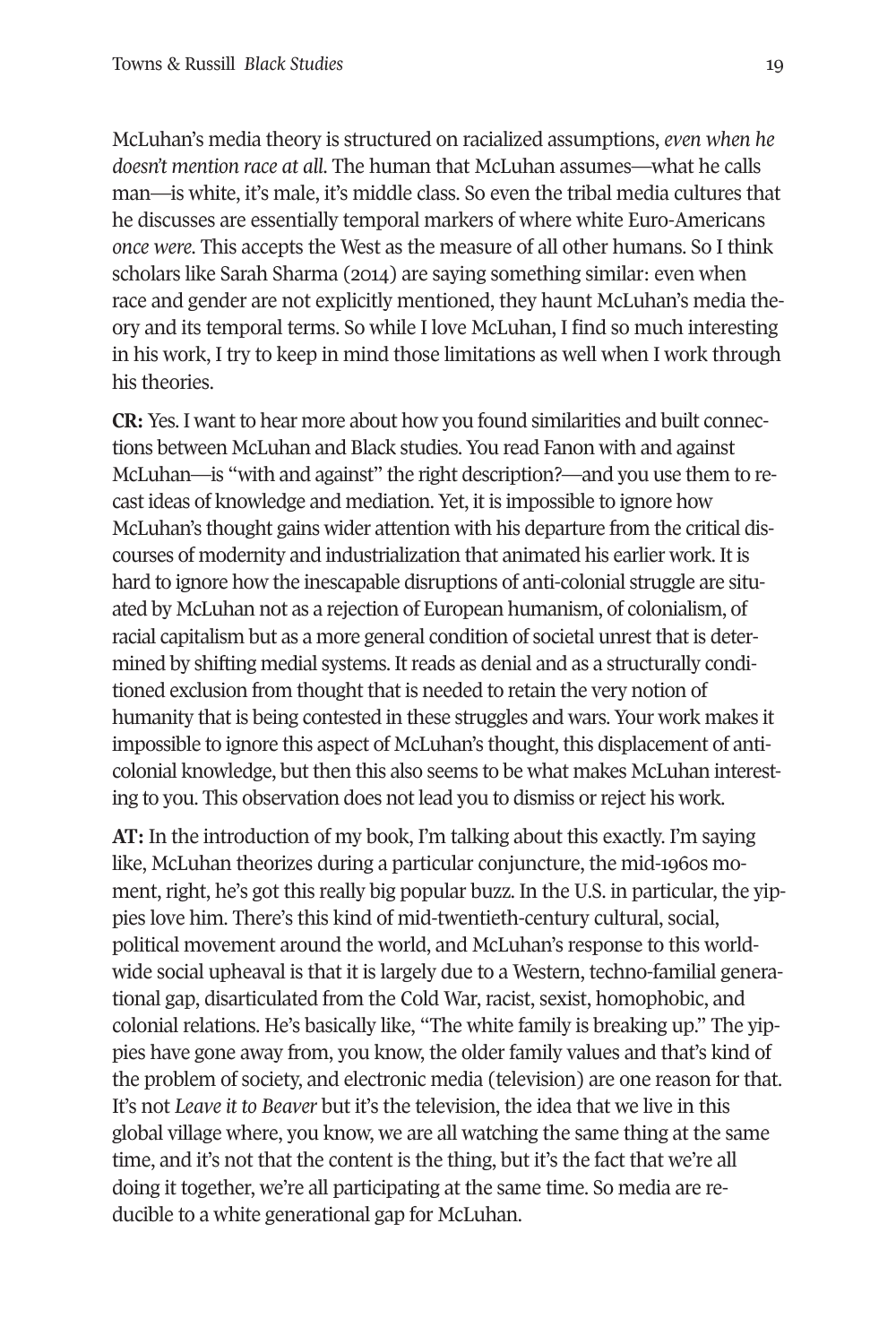The thing that I'm saying in my forthcoming book is that McLuhan's analysis of the conjuncture is not only mistaken but it interestingly leaves out the fact that there's so many Black and brown people throughout the world that are inspiring *all* the white protests. Like in the U.S. alone, Black Power is one central organizer of a lot of the white student movements. Black studies also emerges at this time, inspiring not just Black students but students of all backgrounds, as well as the rise of other academic disciplines. So ignoring all of this speaks to McLuhan's assumption of what it means to be human that comes through in his media theory—that this white familial generation gap is the thing to pay attention to, though much of the world is saying otherwise. At the height of McLuhan's popularity, for example, C.L.R. James (2009) talks about African and Caribbean decolonial wars at this time, like, massively, right, and it's just, you know, in my intro what I want to do is centre McLuhan in this time period, but point to things that he's not paying attention to, especially in the academy. And what he's not paying attention to is the emergence of Black studies. You see the emergence of British cultural studies as well. You see the emergence of far more critical approaches to the institution and to knowledge that McLuhan is kind of a part of, but also never fully. Of course, McLuhan's pushing against the dominant communication and media theory at that time, he's pushing against the Shannon-Weaver model of communication. But he's also still very much aligned with the dominant models because he accepts Western human terms as foundational. So I'm really trying to wrestle with that, and I don't think that dismissing McLuhan is the way to do it. One of the things that I've really learned and loved about Black studies is that it's not really about who you read, it's *how* you read them. I think that you can read McLuhan in a way that says, yeah, he's wrong, he's got problems, but what can we do with a Black studies reading of McLuhan? I don't want to celebrate a *Black McLuhan*. I want to write a Black materialist read of media theory through highlighting the utility and limitations of McLuhan. And that's what I've been trying to do in my work.

**CR:** Yeah, I completely agree. Let's work though some strands of this reading a bit. As I see it, a problem with McLuhan's way of mobilizing a media theoretical explanation is the way that the societal upheaval created through anti-colonial struggles is instead explained as the consequence of media technical evolution. But you don't get stuck on that—and, as I say that, I realize that McLuhan is hardly unique in looking to displace colonialism, slavery, and Black studies from philosophical thought. You don't ignore it either, but what you fasten on is how McLuhan opposes bio-centrist accounts of humanity by making media evolution, not biological evolution, the determinative force in shaping society.

**AT:** Mm-hmm.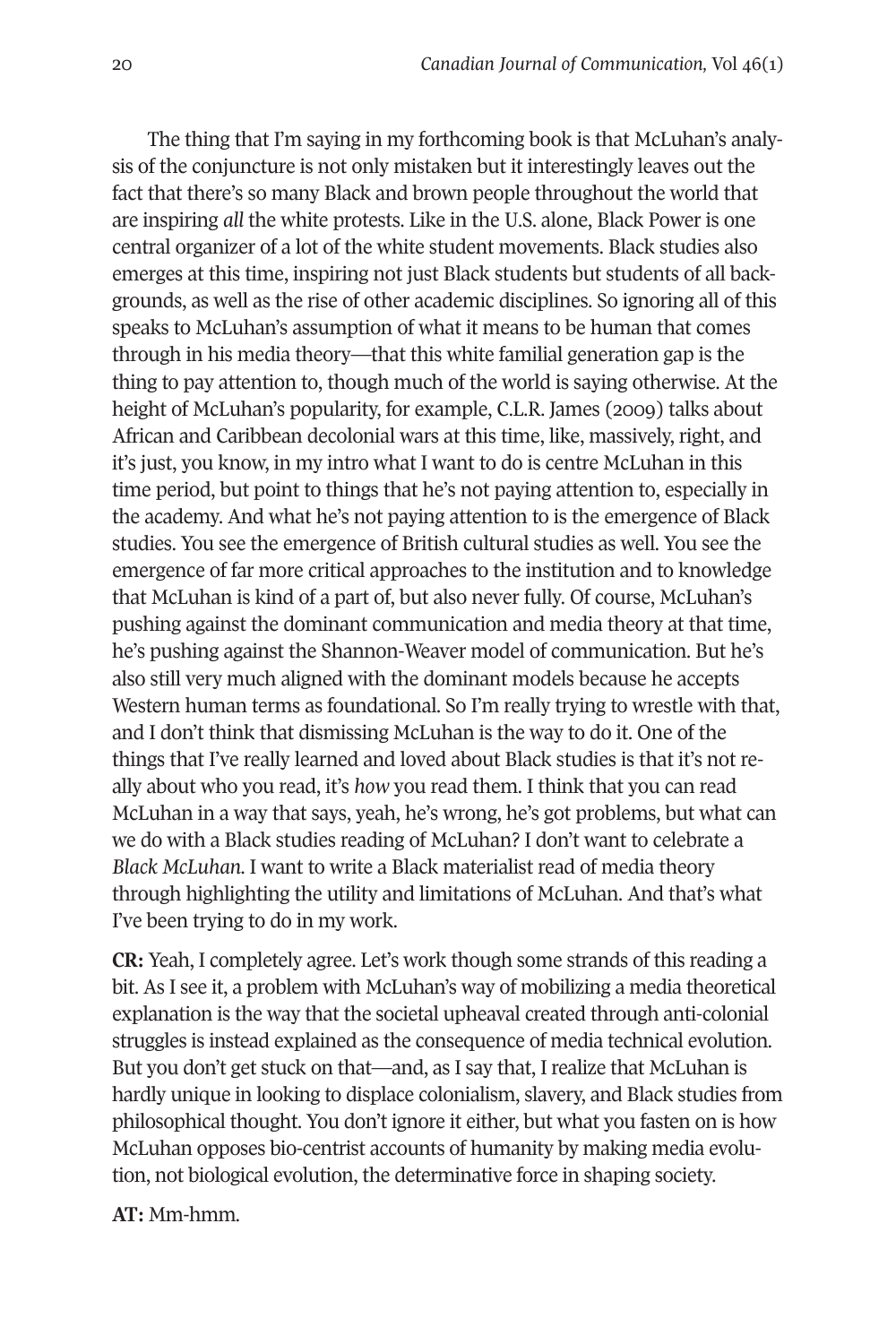**CR:** So, the displacement of the hold of the biological on the human, the denaturalizing of the way humanity is understood, this move allows one to resituate biological knowledge as one way of mediating what the human can be, one way of figuring the capacities of the human, but only one, and it is this displacement of the priority of biological knowledge by mediation that brings the idea of the Black body as media or extension of man into the foreground of your thought. So, if we say that media externalize us, if we say they externalize our physiological and sensing processes, and if we say that the development of technological media are tied up with this externalizing and extending of bodily capacities, then the intellectual and technical developments through which we know our bodily capacities is an effect of mediation, not a reflection or simple expression of our biological nature. Or, maybe another way of saying this is to claim that our biological nature is determined in part by the knowledges that mediate it to us … and in the mid-twentieth century, it is often the physiological and psychological knowledges that are relied upon to conceptualize body and mind. So there is a loop of sorts in the McLuhanist approach through which media technologies and techniques do not just incorporate a knowledge of bodily processes but then act back upon these bodies to discipline or tune those capacities. So, in a sense, we inhabit mediation. But, to stay with the key point, these media don't simply reflect biological processes but instantiate gendered and racialized notions of the human via discourses of biology or natural being. The key is refusing the reduction of the human to the biological if we hope to understand its racialized character.

### **AT:** Right, right.

**CR:** What Wynter might then redescribe in the language of word and symbolics to discuss autopoesis through sociogeny, but that I think you describe through the notion of mediation—

**AT:** Yeah, yeah.

**CR:** Thanks for letting me stammer though ideas that you always explain much more elegantly. … So, if I'm reading you right, this is how the question of the human is shifted to the plane of mediation, and this is one way of bringing Black studies and media studies together.

**AT:** You know I think for me, the work of Lisa Gitelman really helped me think through this and her idea of inscription devices as these epistemological projects. Essentially, what I read her saying is that, you know, we should move away from McLuhan's idea of print culture, which assumes that there's this print culture, distinct from electronic culture. Instead, we should think about our media as different iterations of inscription and different forms of recording. So once I got there and I got to the epistemological claims that Gitelman's (2014) making, I think it became a little easier for me to see where Wynter's (2015) science of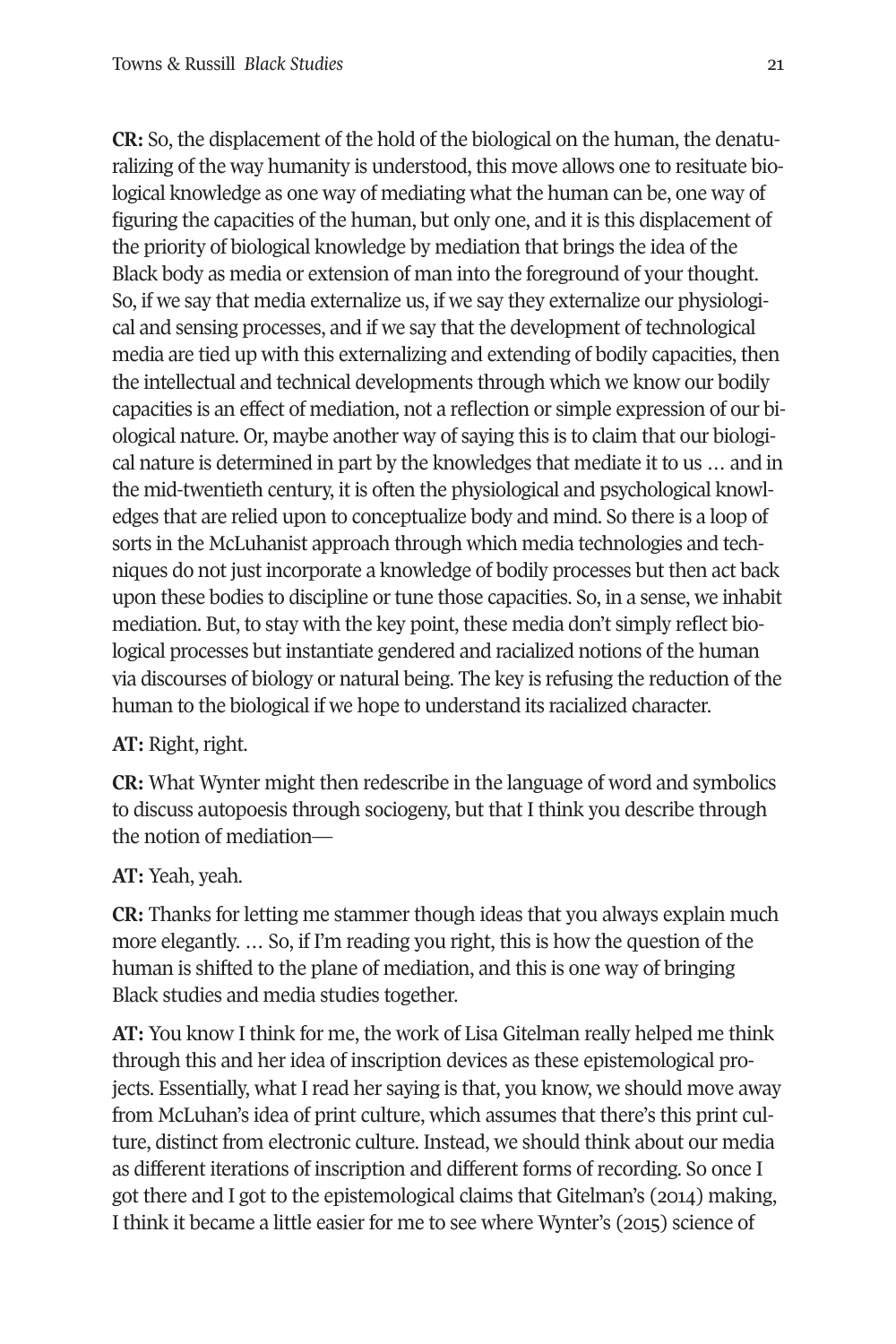the word fits in there. We can think about the science of the word as itself a particular form of inscription that has similar epistemological implications to it. I think that that's kind of how I'm bringing all of that together with McLuhan.

Part of what you were pointing to early in the question was also the different types of study that McLuhan uses, like the physiological kind of arguments that he's making, and in my work what I find interesting is that McLuhan read similar research as Fanon. In the archives at the University of Toronto, McLuhan also has a copy of Fanon's *A Dying Colonialism*, so what's interested me is that these are figures who exist at the same time, they're reading similar texts and reading each other and it's like they're coming to different conclusions. So McLuhan and Fanon both read J.C. Carothers, for example, who was a British psychiatrist who was talking about the ways that Black people in Kenya were behaving under colonization (1953). Now McLuhan takes that as the basis for his discussion of tribal and de-tribal, which is what Carothers is going to talk about when he talks about how people of African descent, no matter where we grew up, are different from Euro-American white people. Carothers (1953) argues that unlike Euro-American white people (de-tribal), we, as Black people, just have an inherently tribal nature inside of us that we can't fully leave behind, no matter where we live. And Carothers is going to say that this defines the colonial situation and McLuhan is going to accept that as the basis for tribal media. McLuhan's (1962) going to say that this is what's found by Carothers and we can just apply this to media theory. And Fanon (2004) is going to say that, well, Carothers doesn't even understand the colonial situation. Carothers has no clue what the situation is, but what he does is he assumes that his framing is itself kind of this neutral, scientific reading of what Kenya is. No, Fanon says, Carothers is *producing* what Kenya is, ultimately revealing the West's social Darwinian, technological-temporal assumptions. And that is really how I am approaching everything that McLuhan does. It's through that lens that McLuhan's media theory is really a reflection of the West, *not Kenya*, it's a reflection of what his human is, and we have to, to some extent go back and read what he was reading in order to understand such thinking. I think that McLuhan to some extent disagrees with Carothers. I don't think that McLuhan believes that the tribal is racially inferior to the de-tribal. He's viewing this more as this kind of step, this kind of social-evolutionary step—you go from one, to the next, to the next, whereas Carothers views them as far more derogatory. But because McLuhan accepts Carothers' system, the disagreement doesn't matter, right? McLuhan accepts the terms of Carothers as if they are neutral, which reifies the dominance of one form of humanness.

**CR:** Right. I think this illustrates how the influence of humanism is wider and more enduring than we sometimes accept. And the necessity of knowing something about Africa to make claims about the human. It seems the connections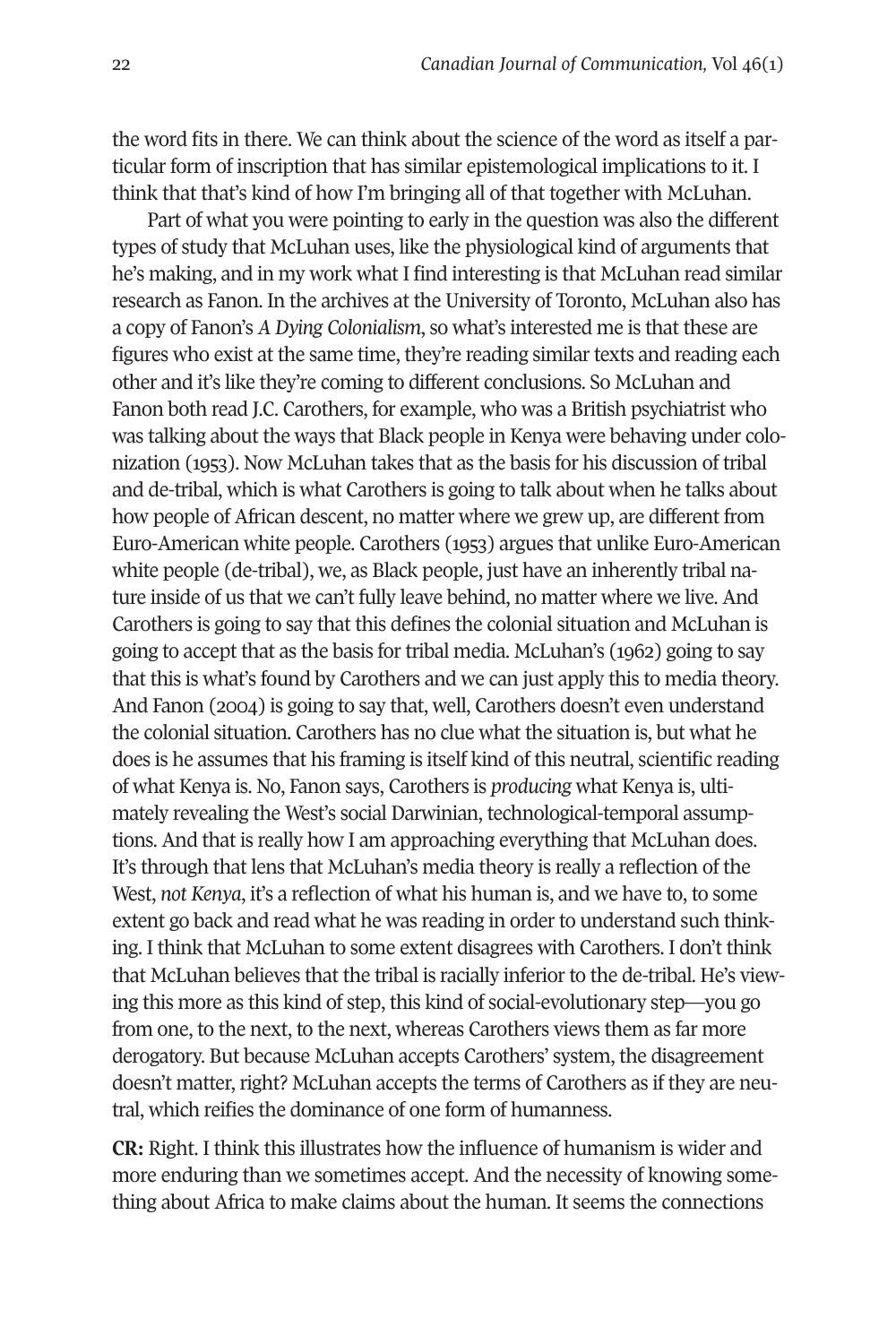are more on the surface in McLuhan's work than in many other cases of media theory. Of course, in Fanon's case, there is no question. But if we cancel McLuhan, however wrong or racist or ridiculous he and his source material might often be, we lose this thread where we are forced to address the connections. I feel that Pal Ahluwalia (2005), Amin Alhassen (2007) and others have made these points about the necessity of acknowledging African thought and politics, not as something we should include to be global or cosmopolitan in our outlook but as something constitutive to the history of how we currently think. They show how frequently poststructuralist and materialist thinkers are shaped by the sorts of historical engagement you are identifying here.

**AT:** At least the way that I'm thinking about it, McLuhan and Fanon are—and this is probably part of my training, like my training is really media theory and British cultural studies, and I don't really know how to separate them—and I think that McLuhan is interdisciplinary, right, that's part of how he builds his media theory, which is interesting because it's happening at the same time as the Centre for Contemporary Cultural Studies is emerging in Birmingham in 1964. But I think that for me, McLuhan and Fanon are people to *think with*, which means that I can see where they're flawed, I can see how they're wrong, but I'm more interested in saying, what can we build from them?

A lot of my students, especially my grad students when I was at the University of Denver, they were always like, why are we reading these old, dead white men? Let's just throw them out. And that can be a legit position for some people. But again, I'm like, it's about *how* you read them. A reading does not have to mean a confirmation or affirmation of scholarship. A reading can give you a way to view a larger system of knowledge. I use both of them in ways that say, well, what can we do now? What can we build from this? What can we say from these two figures that have largely just not been thought about together at all, even though they're operating in a similar time period, reading the same texts, and going in very different directions? What can we do if we were to read people like Fanon and McLuhan together? My way may not be the only way, it may not even be the correct way, but it is one way.

My next book, I'm really going to be looking at the work of C.L.R. James in relation to Harold Innis because I think, like Jody Berland (2009) argues, that Innis is a theorist of colonization and that's basically C.L.R. James' project as well. And also thinking about Innis' (2008) discussion of time and space biases at his particular McCarthyite time. There's a critique of capitalism in there. It's like, is he writing this in a way that is designed not to ruffle too many feathers? Is Innis' massive detail a way of secretly talking about contemporary capitalism in a way that says, well Canada, as being kind of in between the British and the French and the U.S., exemplifies the limitations of the colonial-capitalist Western spatial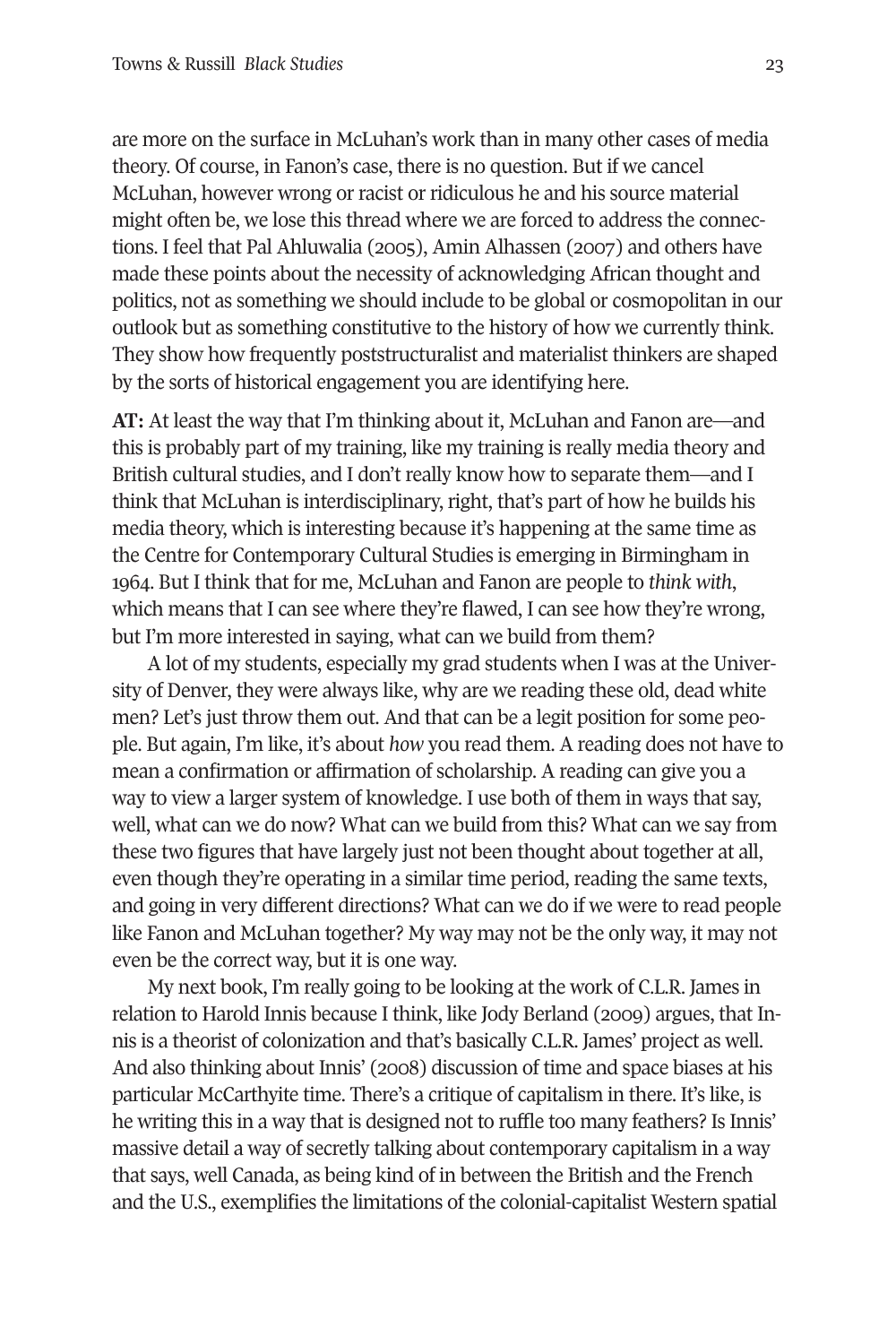bias? And C.L.R. James (2009) just being like: Let's just openly critique capitalism throughout the world. We're going to start with Lenin and we're going to start with Trotsky and Tousaint L'Ouverture and Fidel Castro and George Padmore and that's going to be our approach. I'm really interested in reading with but also against these kind of canonical media theorists that I think actually, in many ways, align with some of the Black studies work that inspires me.

#### **#SayHerName, Black Lives Matter, digital activism**

**CR:** I want to talk a bit about digital activism and some of your engagements with contemporary events if that's okay.

#### **AT:** Yeah that works.

**CR:** Perhaps we can start with #SayHerName and your efforts to situate the politics of digital activism. It is not surprising that a media theorist would reflect on what we affirm and participate in when we engage politically through digital platforms and their interfaces. Yet, you have no interest in deflecting or deflating the urgency of the interventions you study when raising these questions. I wonder if you might say more about your approach to doing this work. I'm thinking in particular of how you bring McKittrick's work on Black geographies together with an analysis of digital media in your #SayHerName piece (Towns, 2016).

**AT:** Yeah I mean, I think that one of the things that I guess personally I try to think about with digital activism, especially because I have so many students interested in digital activism, is to get them to understand that all forms of activism have to be highly materialist, concerned with the material transformation of the world. I have a lot of students you know that are like, if I post this thing online then I've done it, that's it, I'm an activist. I think that learning this relationship between the digital and the material really helps them to understand not only that an online post is not all but that the digital and the material are not distinct. It's not that the digital is somehow non-material and then the world is material, but they are interconnected, so our thoughts and actions must be as well. So that's part of how I try to get my students to think about activism contemporarily.

Research-wise, one of the things that's really struck me about the digital is the shift in the concept of commodification where not only do we make the content online but our digital selves become commodified as well. In this context, we move away from a world that's associated commodification largely with the bodies of Black and brown people to the idea that everybody is open for commodification. So, in many ways, I believe that the conception that we are all open to commodification has structured also a transformation in activism where people increasingly believe that, like my students, simply making an online comment or making a meme can be viewed as a form of activism. And what's sad is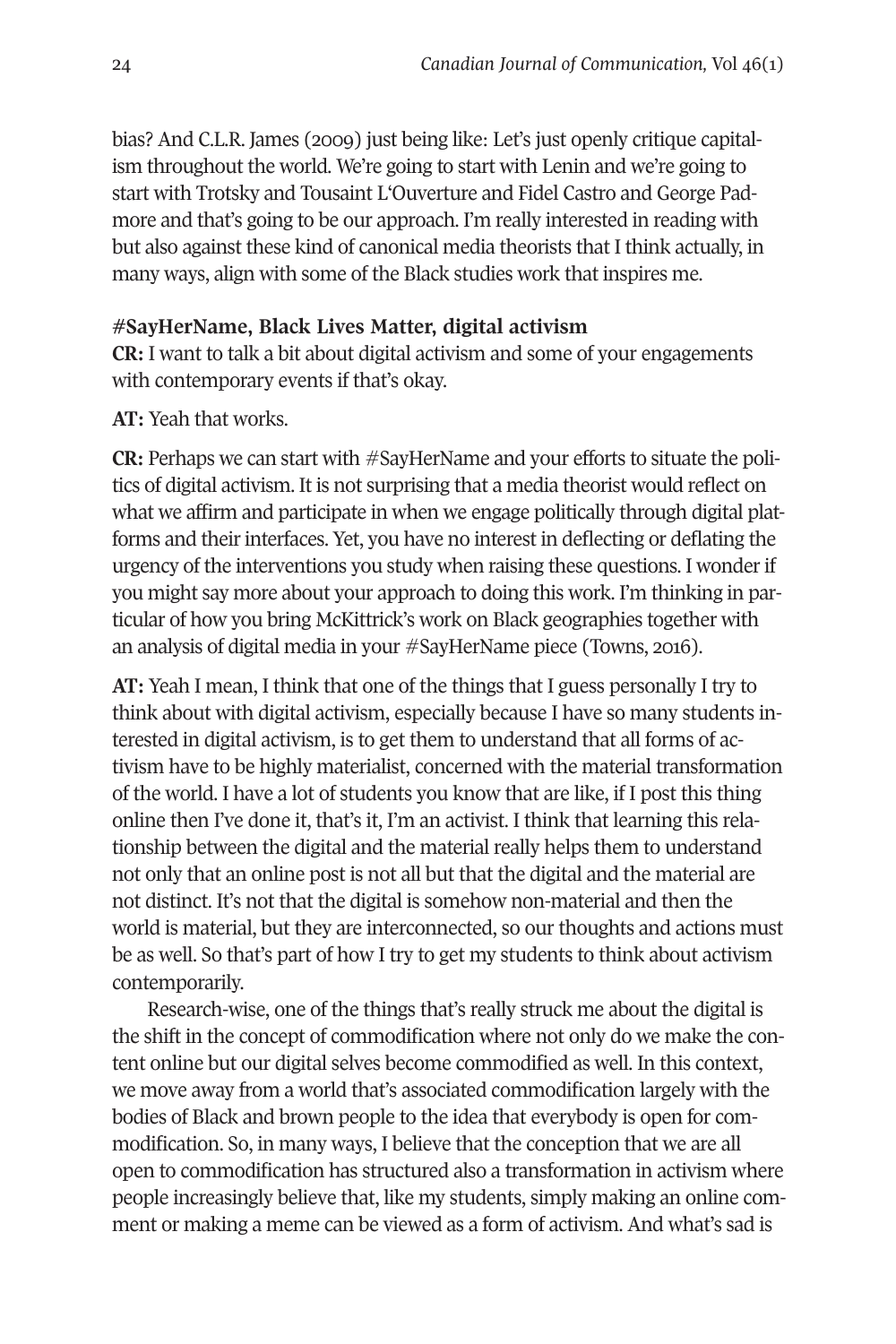that we don't see a decrease in the killing of Black and brown people by the state but we do see an increase in the idea that *we are all the same* online because we are all open to commodification. And I think this can be dangerous, not because I only want Black or brown people to be viewed as commodifiable—there's nothing inherently liberatory about that—but there's a lack of understanding of how central shifting concepts of commodification have been for some people's lives over others throughout the West. So this lack of understanding of the changes in commodification can make some activists—not all, of course, but some—ignore the material implications of structural change. So in my work, I remain interested in thinking about the commodity not as an end, right, but like Marx argued long ago, as a way to think about surplus, which is to think about that which exceeds the commodity. So with that being said, the question of media materiality, the commodity, as per Innis, that is what I see as a central component of Katherine McKittrick's (2006) work on space, in thinking about how space itself is structured by Western concepts of knowledge.

**CR:** Yeah, that's great. You know, I sometimes forget that the world hasn't left behind distinctions between materiality-immateriality, and that just because we are trained to think otherwise doesn't mean that distinction isn't still ingrained in the ways that interfaces and software and political possibilities are presented to people.

**AT:** Yeah, I have students right now who are calling for the establishment of Africana studies at the University of Richmond and they're like, oh if I just post a video we'll get it. And I'm like yeah, there's a little more to it. We have to have all of that together. This is what I love about teaching—we're bringing our students through our work. And by teaching them, we also learn our work better. We learn how to express our work better.

**CR:** I find myself thinking about the systems of knowledge and experience that have to be interrupted by our conceptions of the digital for one to think that's the way that political change happens. It isn't to say the students you mention are thinking in this limited way. But I think this illustrates how the digital networking is linked to a banalization of democratic values—Jodi Dean's (2005) helpful with this sort of thing, right? The language of democracy and participation and freedom is layered into a technological system that extracts for the purposes of capitalist accumulation and, as you said, commodification. This is why I appreciate how you mobilize McKittrick's language of Black geographies (Towns, 2016). The harassment, control, and murder of Black women as they're moving, which figures Black mobility as a threat, this broader history must shape digital networks because these networks are material and part of the wider physical world. I think this was impressed upon me by some of the work that Judith Nicholson (2016) has done, and by the work that Jo Farrall (2020)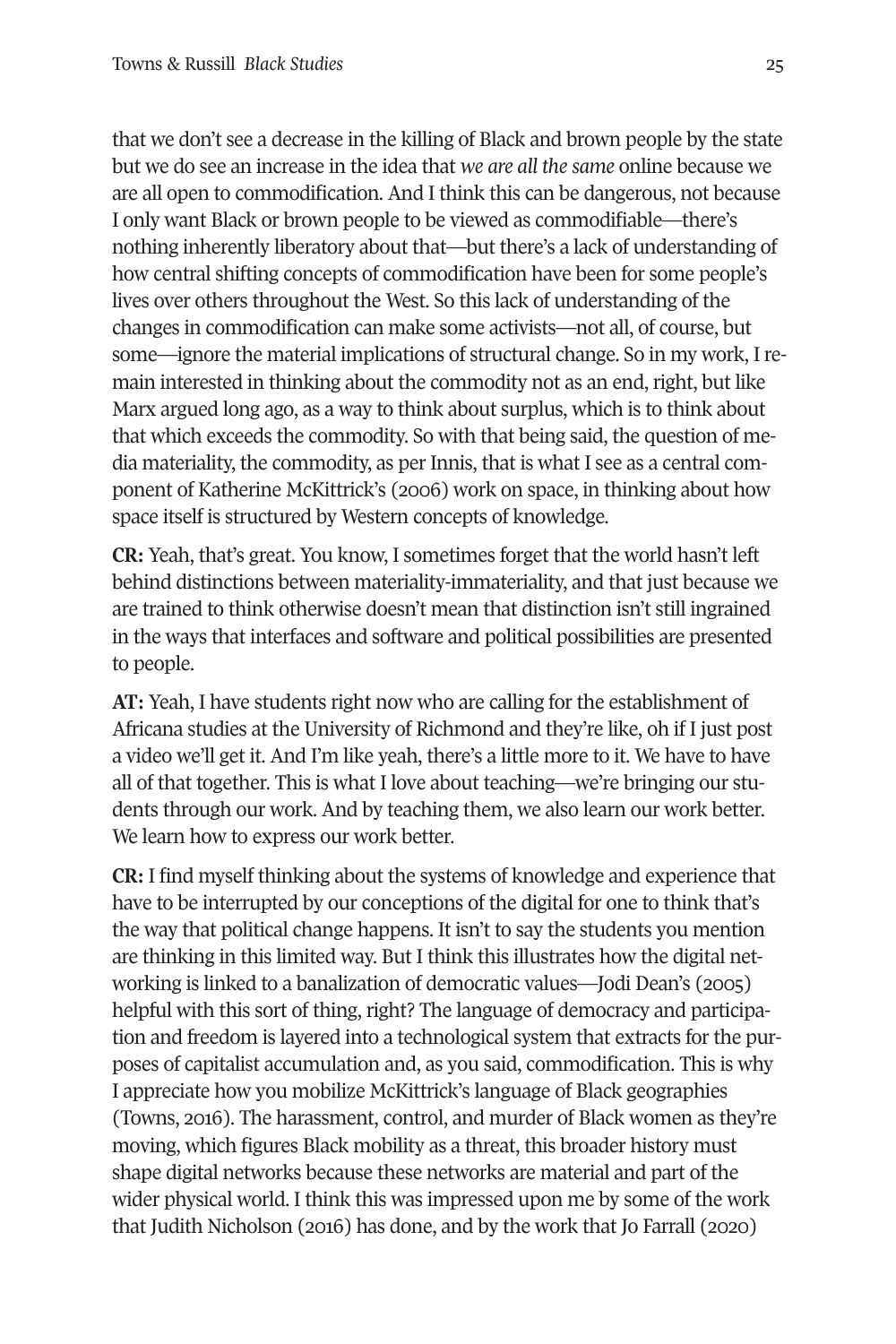has done into the struggles over the digital traces of Sandra Bland's life after her confinement and death, the way that digital traces from her life were accessed, resignified, and recirculated to mobilize narratives that could move news media off of questions of police brutality and Black feminist critique by mobilizing popular racist stereotypes. The governing of digital and physical mobility seems connected in the sense that broader systems of power shape the policing of the movements of Black people through physical and digital infrastructure. The way the police officer is following Sandra Bland to wait for the tiniest departure from the law, say a lane change that wasn't initiated early enough, seems akin to the tracking of networks for digital traces that can be mobilized to reproduce our systems of policing. I thought the way you mobilized McKittrick to bring those questions together and to ask about the conception of digital activism we rely upon was important (Towns, 2016).

**AT:** Yeah, I mean McKittrick is another figure that has just been really big in my work and I think that what I've really found interesting in McKittrick is that I could see McKittrick operating in the work of Jonathan Sterne (2006), you know, the kind of discussion that is really coming out of the James Carey critique that media theorists are building in the 1990s and early 2000s. That is this discussion of the relation between communication and geography, and the inseparability of the two terms. Of course, Carey (2008) makes the argument that the meaning of these two terms were once the same, but their meanings separated only recently with the emergence of the electronic telegraph. The critique of Carey says that there was never a full break between geography and communication, but they remain linked. Now the discussion of geography/communication that Carey and his critics have is not racialized, but McKittrick (2006) says, *all* of the discussions of Western geography are extremely raced/gendered. Through that I was able to see how, you know, our discussions of media, of communication, are material *and* raced/gendered as well. So McKittrick, right, is like well, now we have to think about space as a question of materiality inseparable from race, gender, sexuality. In fact, these relations inform the Western concept of geography itself.

So what I was able to pull from Carey (2008) is 1) that our discussions of media are productive of space. They are inseparable from these discussions of geography. But if we accept that, then McKittrick (2006) is like, 2) these discussions of space, of geography, must have these racialized/gendered elements to them as well. To me then, McKittrick opened the door for media theory to be Black studies, and vice versa. Media theory gives us a way into materiality that is really central to the work of McKittrick. So *Demonic Grounds* (McKittrick, 2006) was really an eye-opening text for me in graduate school.

**CR:** Yeah, yeah, so that's like 2005, 2006, *Demonic Grounds* (McKittrick, 2006)?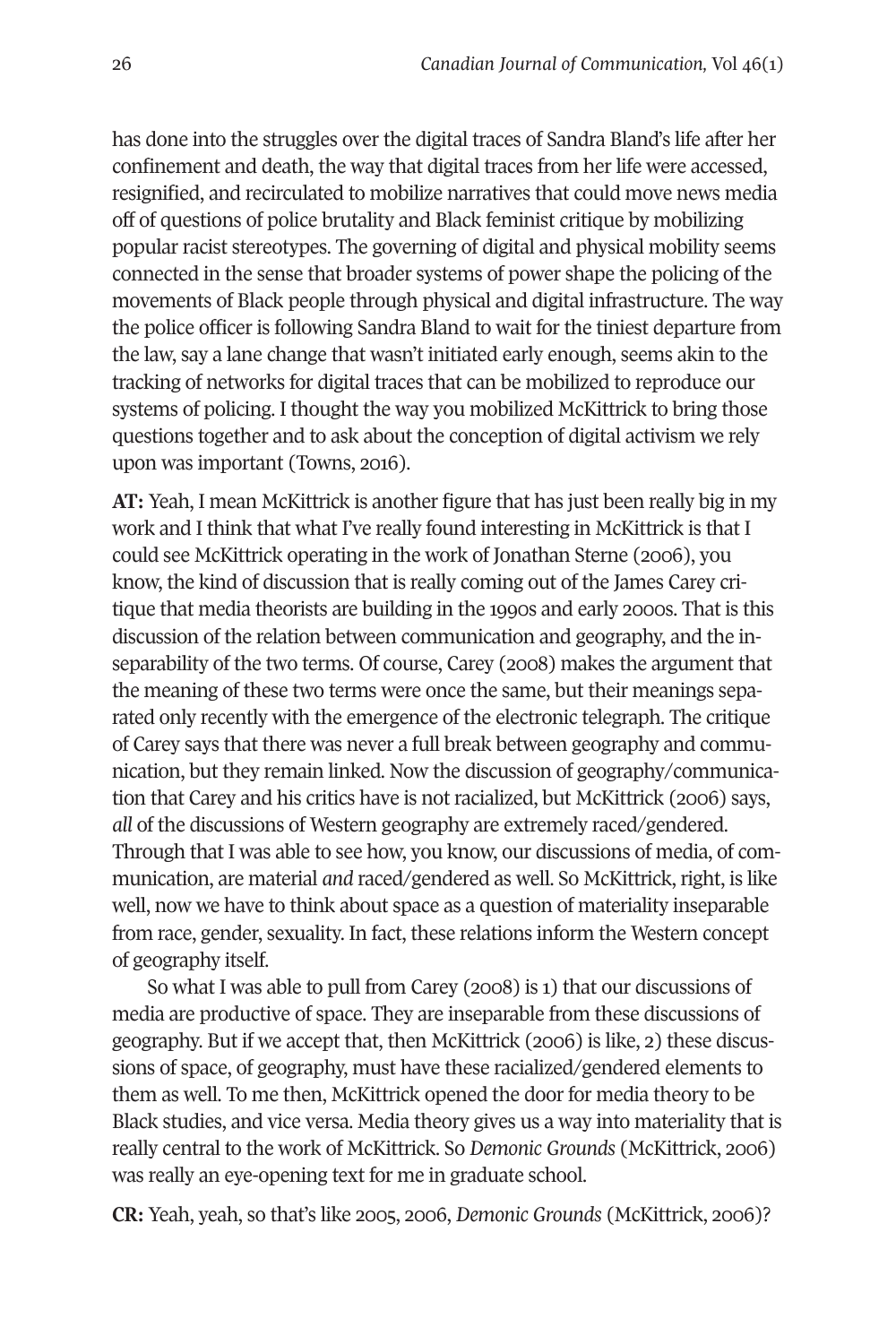**AT:** Yeah, 2006, I think. And so Jeremy Packer and Craig Robertson (2006) edit that collection, *Thinking with James Carey*, which I think comes out the same year? And Jeremy's going to be central to me understanding that critique of Carey, even beyond that book. But I was reading both of those books together and it's like, yeah, there's a lot of overlap here. So those two texts really were helpful for me for thinking about how could I try to say something that brings both disciplines together. I could go on and on about my influences but those are two different texts that are foundational for me.

**CR:** Yeah, I find that helpful because the politics of symbolically recognizing the specific acts of police and state murder that Black Lives Matter or #SayHerName have mobilized around, the wider engagement with those movements is often circumscribing politics to questions of inclusion at the level of representation and content, while continuing to displace and exclude the histories and knowledges that animate those movements. The movements get reduced in public discourse to questions of tactics and spectacle as if there isn't a history of Black intellectual and political thought to shaping these moments. The failure to engage intellectually with "defund the police" is a good example. Like it or don't, but don't pretend there isn't a ton of thought worth engaging behind it. I feel the surge in anti-racist statements by universities is another example. Lots of empathetic statements and EDI [equity, diversity, and inclusion] committees, but our commitments to supporting the knowledges and people necessary to meet the moment, it is hesitant if not absent.

## **AT:** Right, right.

**CR:** The way that these traditions of thought appear in your work as co-constitutive of a critical history of humanism, I feel it lets us reground the field historically in a significant sense. You said earlier that you were writing from the position that distinctions between Black studies and media studies don't or shouldn't matter. I like that. I like saying that our work isn't defined in distinction from all others by virtue of its subject matter but that the field gains its salience and significance as a meeting place for different ways of thinking about mediation and communication.

**AT:** Yeah and, you know, thinking about McKittrick, I am imagining my work as trying to do similar things, like she's pushing disciplines like geography in the way that I want to push media theory. Doreen Massey (1994) does a similar thing earlier, like around feminist geography and this critique of David Harvey and the time-space compression argument. But McKittrick's (2006) discussion of Black geographies I see as doing a similar intervention into geography, and I've been trying to do the same with media theory. So although McKittrick is not talking about media explicitly, through centring McKittrick's work, I began to see media theory's time and space as racialized/gendered.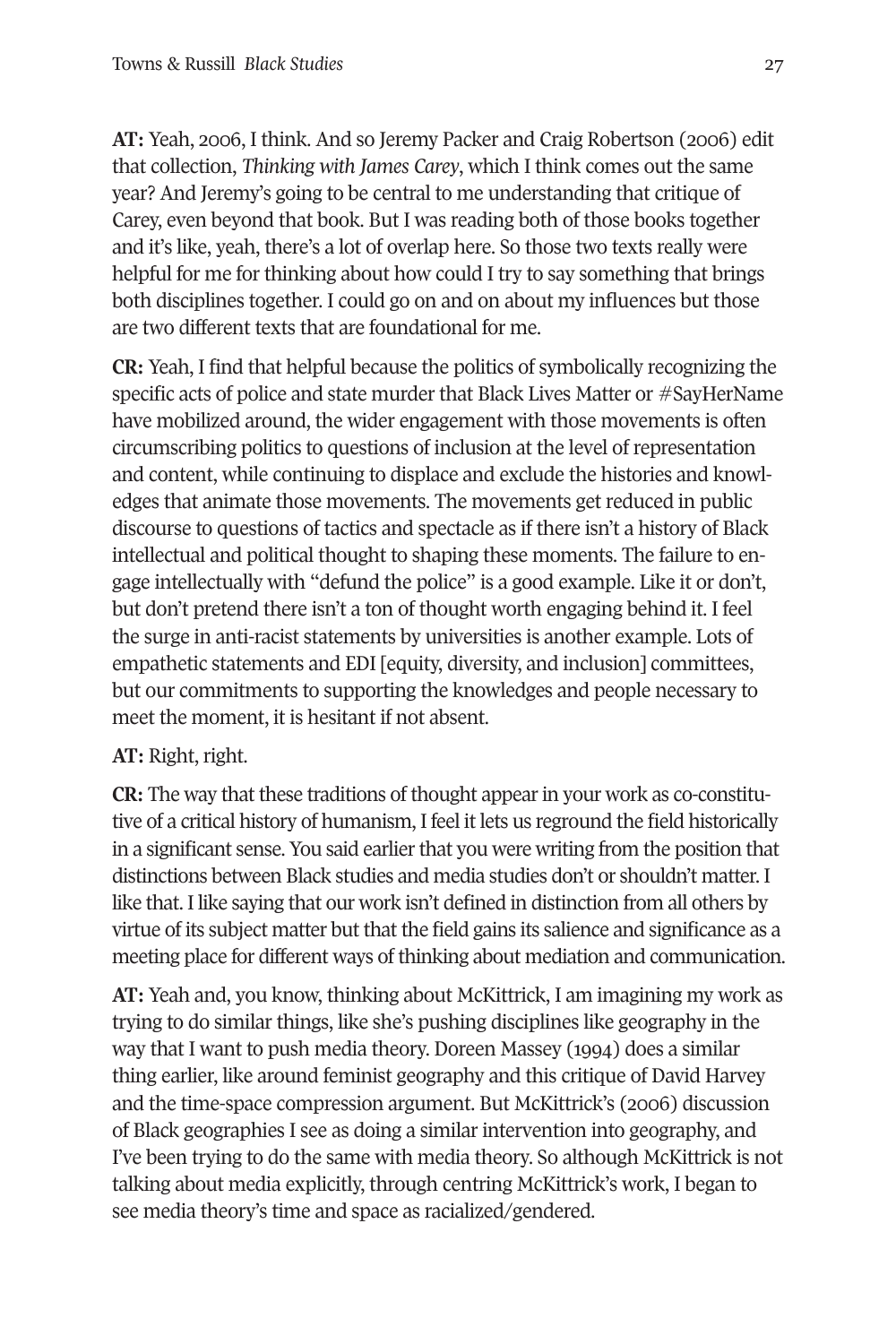**CR:** True. And the reading practice too. I think Tiffany King (2019) makes this point about McKittrick in her recent book. In the years between *Demonic Grounds* (McKittrick, 2006) and now, King (2019) points to the practice of preparing and learning to be ready to hear, care, notice … there's care taken to be attentive to the consequences of a damage-based way of continually narrating violence. And so the necessity of reading practices that open up to a broader conception of Black life and human futurity, it seems to animate the way you work and read too …

**AT:** Yeah, yeah, I mean, this was kind of a debate between [Saidiya Hartman] and [Fred Moten] about, you know, what does it mean to replicate violence in our texts as Black studies scholars? Does that replication of violence itself just kind of continue the violence over and over again? And I see McKittrick (2006) as kind of doing a similar thing with, you know, this discussion of Black life, the idea being that Blackness is not just this discussion of death, of just sadness and nothing else. But Blackness is an articulation of a very different conception of life, and I think what I'm really interested in in this next book is really historicizing that: the idea of Black life. You look at the emergence of Black studies and you start to see this mid-twentieth century discussion that Black people are having and it says, basically, we're *not* Negroes. And this is going to be the title of one of Sylvia Wynter's books: *Don't Call Us Negroes* (1992). What's happening at this time is people are saying: that concept of the Negro is this older, white imagination of who we are and instead what we're going to do is we're going to put forward "Black," and "Black" is going to be a new iteration of what it means for us to be human. It's not just death, it's not just, you know, we have no optimism at all. It's actually a complete rejection of that older project. It's a complete rejection of white imaginations of what Black people are. So, in part, it becomes "Black studies" because "Black" is this a complete rejection of this older, Western model of defining what we are as humans. And I think that that's been the project of McKittrick (2006), it is to say, hold up, let's go back to this older discussion of what Black is and think about that as not just a discussion of death but also a discussion of life. This has been a long discussion of Black studies in Black Canadian thought, going back to the 1960s C.L.R. James reading groups throughout Canada.

**CR:** It reminds me that I wanted to ask you about Mbembe's (2019) way of gathering together work by Césaire, Fanon, Wynter, Gilroy … if you don't mind, let me read what he says in *Necropolitics* and you can respond if you like:

the critique of Western humanism is not a mere historical account of what happened — the book of atrocities. It is also the mourning of what was lost, in a way that does not dwell on the trauma, in a way that allows the survivor to escape the curse of repetition, to put the debris together again. In this tradition, to mourn what has been lost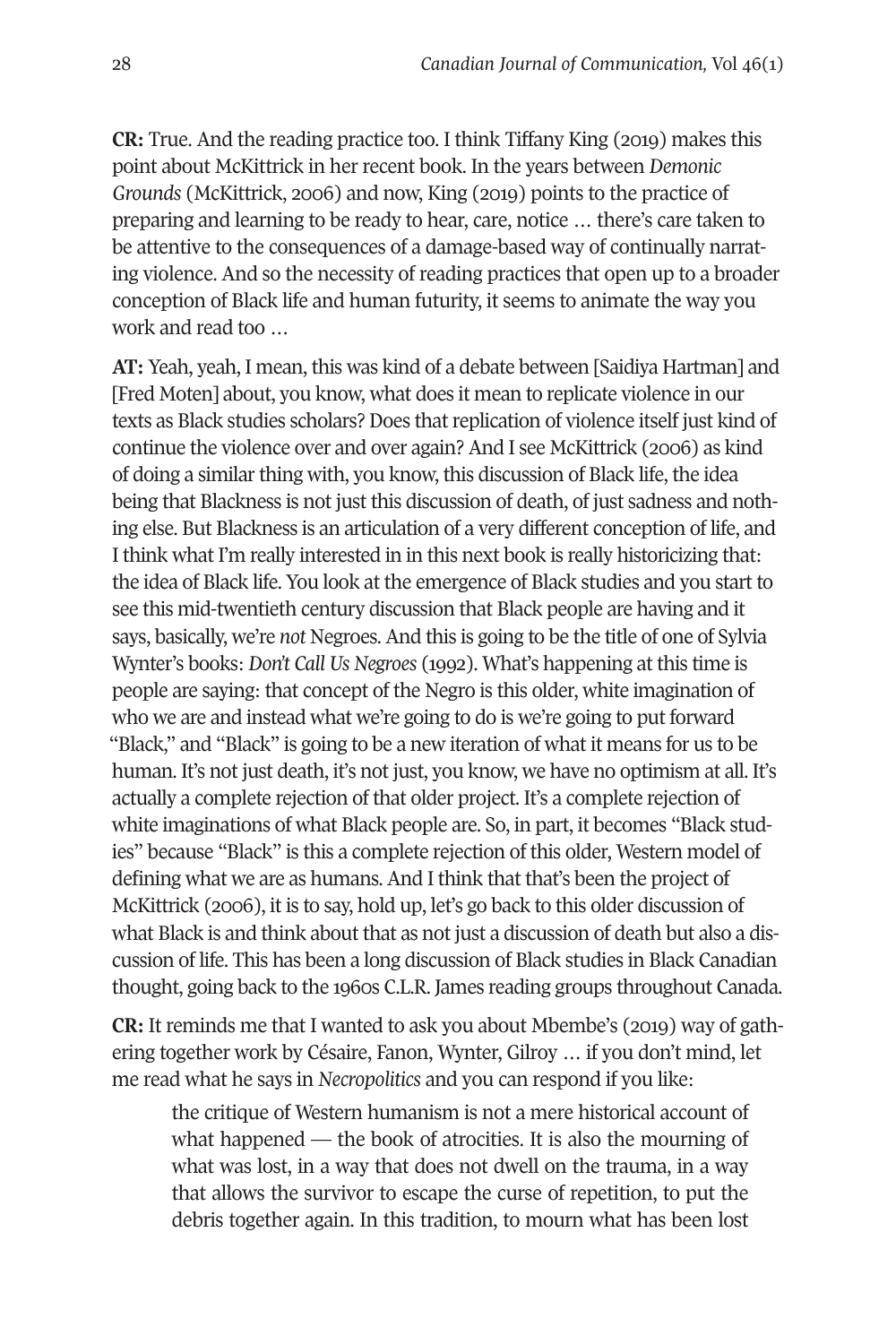(critique of Western humanism) is akin to returning to life the harvest of the bones that have been subjected to the forces of desiccation in an attempt to render the world habitable again and for all. (p. 161)

You are probably noticing that I'm drawn to the question of habitability … but Mbembe (2019) came to mind in thinking about scholarship that recognizes without repeating violence, that doesn't hide violence but that also reorients scholarship to questions of how Black lives have lived that violence, so that instead of always starting over again with spectacular images of Black suffering to mobilize wider concern among white people, as our news and social media always seem to do …

### **AT:** Right, right.

**CR:** … that one finds a wider interest and more expansive starting point …

**AT:** Yeah and, you know, what I've been trying to outline in my book is that there's this purposeful distinction made in the mid-twentieth century North American context between the Negro and Black people. The Negro is increasingly about the way that the state, the way that racism defines us, which is to say that of course Black people face violence or Black people face racism and discrimination, but it's to say that that doesn't solely define who we are. There's clearly more outside of that violence and that death. We don't just sit in the house and cry all day. We create alternative means of life and alternative means of thinking. That in and of itself points to different forms of epistemology. So I am really interested in thinking about how is it—and C.L.R. James (1989) kind of says this in *Black Jacobins*—but how is it that this population that has faced so much continues on? Right? Like that's the interesting theoretical point, that despite all of the violence, despite all of the forms of oppression and hatred, you have populations that continue on and live life in ways that Western Europeans and North Americans cannot fully understand. And that to me is interesting. There's an excess there that points to a different form of humanity that I really want us to think about for media theory.

**CR:** I can't think of a better place to leave it for now. Thanks so much for taking the time.

#### **Note**

<span id="page-20-0"></span>1. The decision by the authors to capitalize Black throughout this conversation was informed by contemporary discussions about capitalization, including but not limited to those shaping similar decisions at CBC News and the Columbia Journalism Review. The capitalization of Black is in reference to a people who have politically identified as a community and this practice reflects common usage in Black Studies scholarship and beyond. The decision not to capitalize white is also informed by these discussions and recognizes its different set of meanings and historical association with white separatism and supremacy.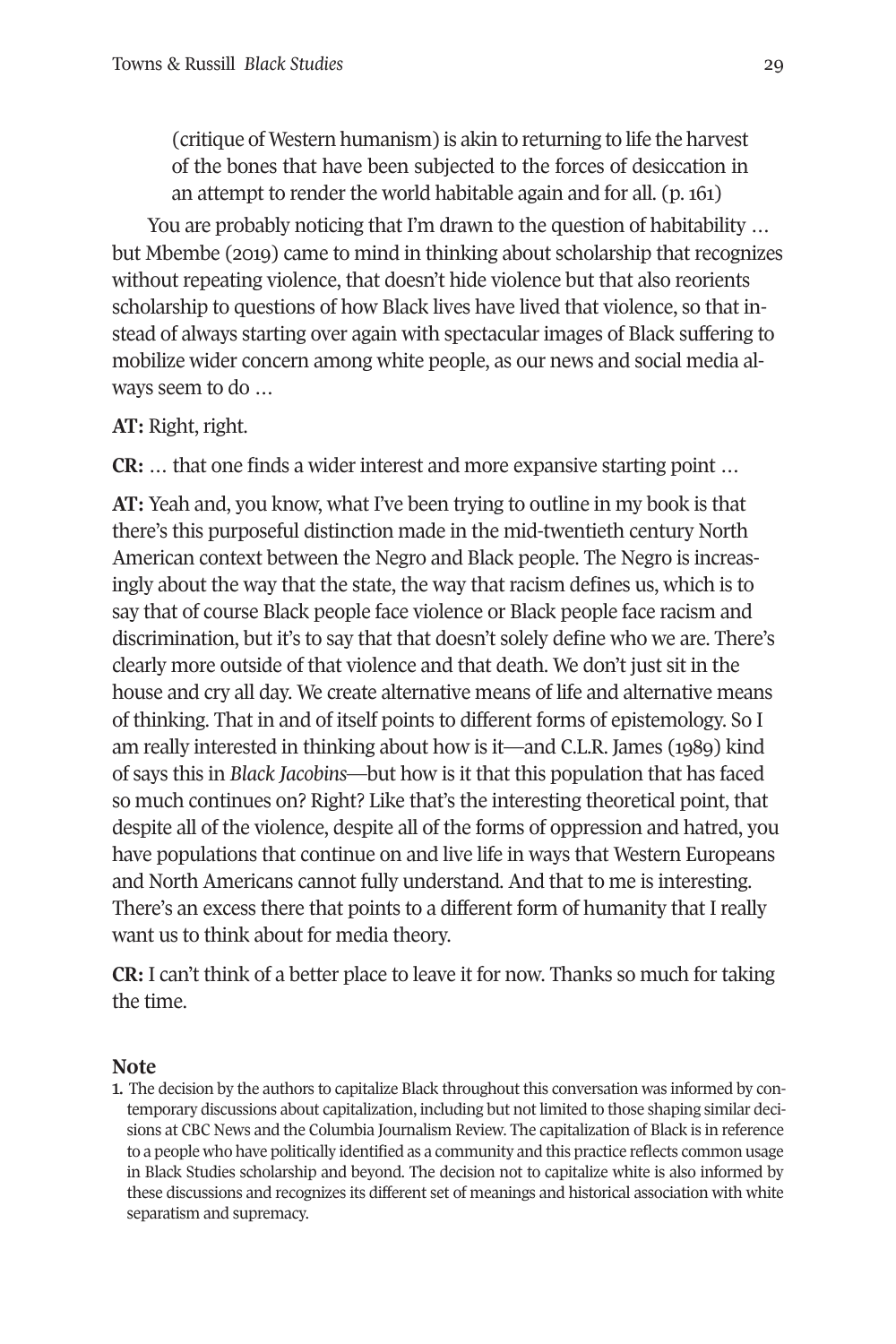**Armond Towns** is a Professor in Rhetoric and Communication Studies at the University of Richmond, Virginia. Email: [atowns@richmond.edu](mailto:atowns@richmond.edu) 

**Chris Russill** is Editor of the *Canadian Journal of Communication* and a Professor at Carleton University. Email: [Chris.Russill@carleton.ca](mailto:Chris.Russill@carleton.ca) 

#### **Personal communication**

Farrall, Jo. (2020, November 24). Email communication.

#### **References**

- Ahluwalia, Pal. (2005). Out of Africa: Post-structuralism's colonial roots. *Postcolonial Studies, 8*(2), 137–154. Ahuja, Neel. (2016). *Bioinsecurities: Disease interventions, empire, and the government of species*. Durham, NC: Duke University Press.
- Alhassan, Amin. (2007). The canonic economy of communication and culture: The centrality of postcolonial margins. *Canadian Journal of Communication, 32*(1), 103–118.
- Austin, David. (2013). *Fear of a black nation: Race, sex, and security in Sixties Montréal.* Toronto: Between the Lines.
- Benjamin, Ruha. (2019). Introduction: Discriminatory design, liberating imagination. In R. Benjamin (Ed.), *Captivating technology: Race, carceral technoscience, and liberatory imagination in everyday life* (pp. 1–22). Durham, NC: Duke University Press.
- Berland, Jody. (2009). *North of empire: Essays of the cultural technologies of space*. Durham, NC: Duke University Press.
- Browne, Simone. (2015). *Dark matters: On the surveillance of blackness*. Durham, NC: Duke University Press. Carothers, J.C. (1953). *The African mind in health and disease*. Geneva, CH: World Health Organization.
- Cavell, Richard. (2016). Introduction. In R. Cavell (Ed.), *McLuhan on the nature of media (essays, 1952–1978)*  (pp. 9–13). Berkeley, CA: Gingko Press.
- Césaire, Aimé. (2001). *Discourse on colonialism*. New York, NY: Monthly Review Press.
- Chakrabarty, Dipesh. (2009). The climate of history: Four thesis. *Critical Inquiry, 35*(2)*,* 197–222.
- Clarke, John H. (2011). *Christopher Columbus and the Afrikan holocaust: Slavery and the rise of European capitalism*. Buffalo, NY: EWorld Inc.
- Cooper, Afru. (2006). The hanging of Angelique: The untold story of Canadian slavery and the burning of old Montréal. Toronto: Harper Collins.
- Dean, Jodi. (2005). Communicative capitalism: Circulation and the foreclosure of politics. *Cultural Politics, 1*(1), 51–74.
- Fanon, Frantz. (2008). *Black skin, white mask*. New York, NY: Grove Press.
- Fanon, Frantz. (2004). *Wretched of the earth*. New York, NY: Grove Press.
- Furuhata, Yuriko. (2014). Multimedia environments and security operations: Expo '70 as a laboratory of governance. *Grey Room*, *54*(Winter), 56–79.
- Gitelman, Lisa. (2014). *Paper knowledge: Toward a media history of documents*. Durham, NC: Duke University Press.
- Gordon, Lewis. (2013). Race, theodicy, and the normative emancipatory challenges of blackness. *South Atlantic Quarterly, 112*(4), 725–736. doi[:10.1215/00382876-2345252](https://doi.org/10.1215/00382876-2345252)
- Hogan, Mél. (2013). Facebook data storage centers as the archive's underbelly. *Television & New Media*, *16*(1), 3–18. doi[:10.1177/1527476413509415](https://doi.org/10.1177/1527476413509415)
- Innis, Harold. (2008). *The bias of communication*. Toronto, ON: University of Toronto Press.
- James, C.L.R. (2009). You don't play with revolution. In D. Austin (Ed.), *You don't play with revolution: The Montreal lectures of C.L.R. James* (pp. 227–236). Chico, CA: AK Press.
- James, C.L.R. (1989). *Black Jacobins: Toussaint L'Ouverture and the San Domingo Revolution*. New York, NY: Vintage Books.
- Judy, Ronald. (2020). *Sentient flesh: Thinking in disorder, poiésis in black*. Durham, NC: Duke University Press.
- Kaplan, Caren, Loyer, Erik, & Daniels, Ezra Claytan. (2013). Precision targets: GPS and the militarization of everyday life. *Canadian Journal of Communicatin, 38*(3), 397–420.